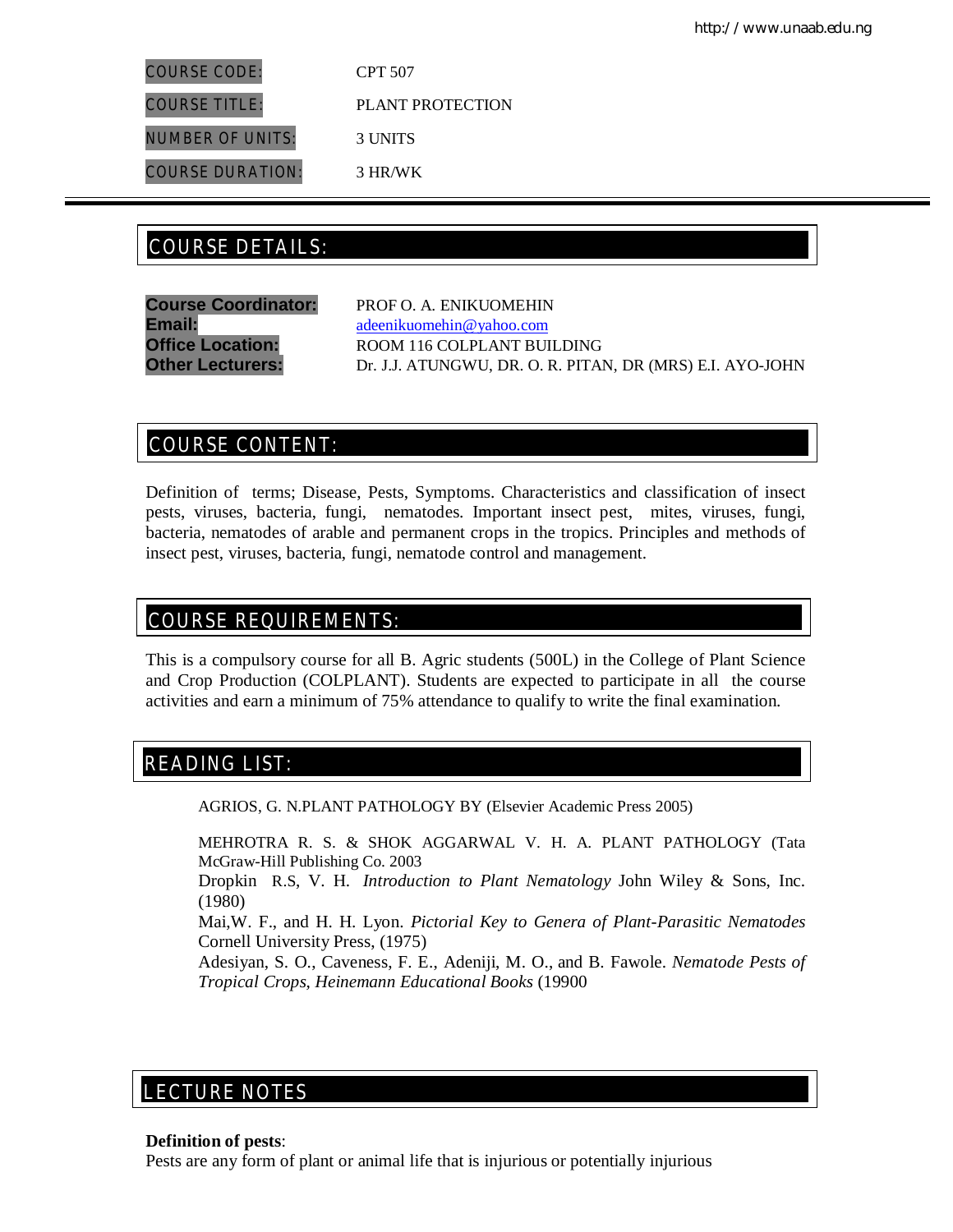to man, his properties, etc, e.g insects, vertebrates, weeds, pathogens such as bacteria, fungi, viruses, rickettsia,

## **Categories of pests**:

a . Key / major / main pests. These are insect pests that are found everywhere particular crops are grown. They are usually the target of insect pest control. They cause significant losses on the crops that they attack, e.g. *Clavigralla tomentosicollis* on cowpea.

b. Occasional pests: These species cause economic damage to crops only at certain times of the year, period, season or places. They do not occur regularly because they are regulated by certain ecological factors, e.g. *Sylepta derrogata*

c. Potential pests: These pests do not cause any serious economic loss although they possess the innate capacity to do so. They assume the position of a key pest only when certain ecological balance that regulate them are disrupted for instance with the use of insecticides, *Bathycoelia thalassima*

d. Migrant pests: The insects cause serious damage outside their local habitat. They move together in large numbers causing serious economic loss to the crops attack, e.g *Locusta migratoroides*

## **Development of Pest Situations**

Certain situations cause pest development. These can be categorized into 3: (a) Ecosystem concentration and simplification (b) Transportation (c) Man's attiude and demands.

(a) Ecosystem concentration and simplification: in the course of human development, man has simplified the ecosystem. This has caused pest situations in several instances. Examples of such simplifications include the following

i. planting of monocrops

ii. storage of large quantities of grains in a closed environment

iii. planting of improved varieties

iv. fertilization of crops

v. weeding which invariably removes competition

vi. spraying of insecticides

b. Transportation: with the advent of fast means of transportation, a lot of insects have moved from their places of origin to new places causing serious damage in the absence of their natural enemies.

Man's attitude and demands: The demand for blemish-free produce or high grade produce has led to the labeling of many insects as pests even when they are not.

## **Pest damage Assessment**

Insect pest damage assessment is done in order to apportion loss occasioned by particular insect pests and to know when to initiate control measures.

In most cases it is impracticable to count all the pest present in a field, therefore pest population may be estimated by samples.

Sampling: Pests are usually sampled so that their abundance can be predicted, losses attributable to them measured ad the damage they cause prevented.

Sampling may be direct wherein insects are counted directly on the plant parts (e.g. flea beetles on okra leaves); or indirect where insect populations are estimated via the damage they cause (e.g. stem borers).

Insect Damage: loss of plant parts or organ as a result of insect injury

There are 2 types of damage: direct damage and indirect damage.

Direct damage is when the harvestable part of a crop is affected (e.g. cowpea pod)

Indirect damage is when the non-harvestable portion of the crop is affected (e.g. maize leaf)

## **Types of insect damage**

## **a. Biting and chewing insects**

1. holing of leaves thereby reducing photosynthetic areas

2. boring of the stem causing reduction in plant vigour

3. scrapping of leaf surface causing burning of leaves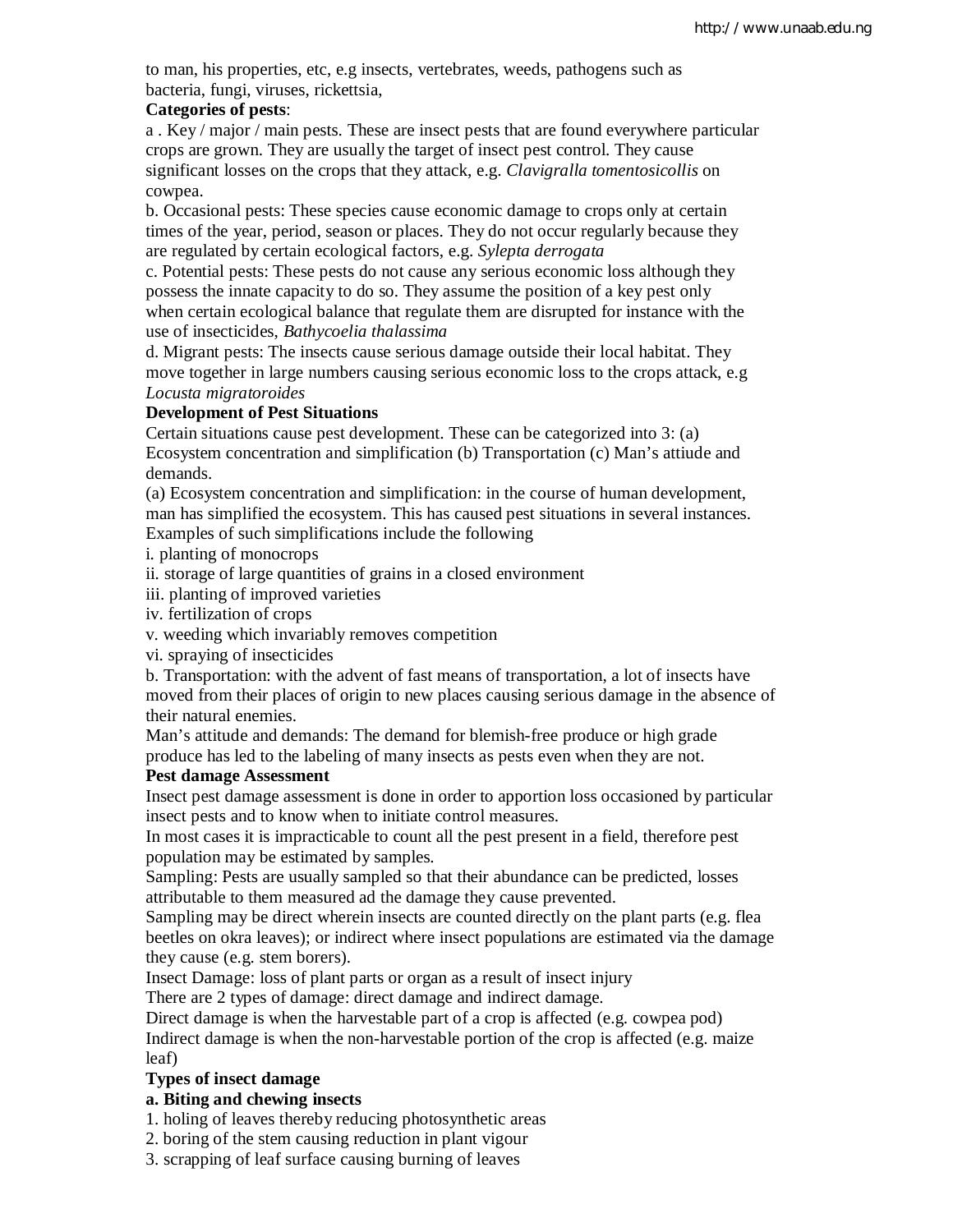- 4. rasping of leaf edges
- 5. mining of leaves
- 6. cutting of roots
- 7. destruction of buds or growing points
- 8. flower abortion
- 9. premature fruit fall

## **b. Piercing and sucking insects**

- 1. cause loss of vigour due to removal of sap (wilting)
- 2. sucking of sap from leaves or stems
- 3. staining or discolouring of seeds
- 4. transmission of diseases

## **Indirect effects of insect infestation**

- 1. make crops much more difficult to cultivate
- 2. may make crops develop spreading habit which makes weeding and spraying difficult
- 3. contamination of produce thereby reducing quality and marketability
- 4. Transmission of diseases

## **Insect pest forecasting**:

Accurate forecasting of pest attacks helps control programme to be effective. It depends on the established relationship among the following factors

- 1. stage of development of the crop
- 2. stage of the development of the pest
- 3. environmental factors

## CHARACTERISTICS AND CLASSIFICATION OF INSECTS

Insects belong to the phylum Arthropoda and the Class Insecta.

Phylum: Arthropoda

- $\Box$  Their bodies and appendages are segmented externally
- $\Box$  Their appendages are modified for feeding
- $\Box$  They possess an exoskeleton i.e. cuticle covering that has chitin
- $\Box$  The body cavity is known as heamocoel instead of a coelom i.e. their body cavity
- is not entirely lined by mesoderm
- $\Box$  They have no cilia
- $\Box$  They possess a ventral nerve cord and a dorsal brain
- $\Box$  They have bilateral symmetry

Phylum Arthropoda is divided into three subphyla

a. Mandibulata: those with well developed mandibles for biting and chewing

b. Chelicerata: Those that utilize a pair appendage called 'chelicerae near the oral opening

c. Trilobitomorpha: those known from fossils whose none of their

appendages was modified for feeding

## **Characteristics of Class Insecta**

 $\Box$  The head, thorax, and abdomen are distinct

- $\Box$  Head has a pair of antennae (except in Protura)
- $\Box$  The mouth parts are for chewing, sucking or lapping; it also has the salivary gland

 $\Box$  The thorax typically has two (2) pairs of wings variously modified, reduced or absent

 $\Box$  The digestive tract has a fore-gut, mid-gut and a hind gut

 $\Box$  They have a slender mid-dorsal heart and an anterior aorta. There are no blood capillaries or veins; blood bathes the organ within the body

 $\Box$  Respiration is by means of tracheae from paired spiracles on the sides of the thorax and abdomen directly to the tissues (except in some Protura and Collembola which are primitive insects

 $\Box$  Excretion is by means of malpighian tubules which are attached to the anterior end of the hind gut (except in Collembola)

 $\Box$  The brain is of fused ganglia. They have double ventral nerve cord with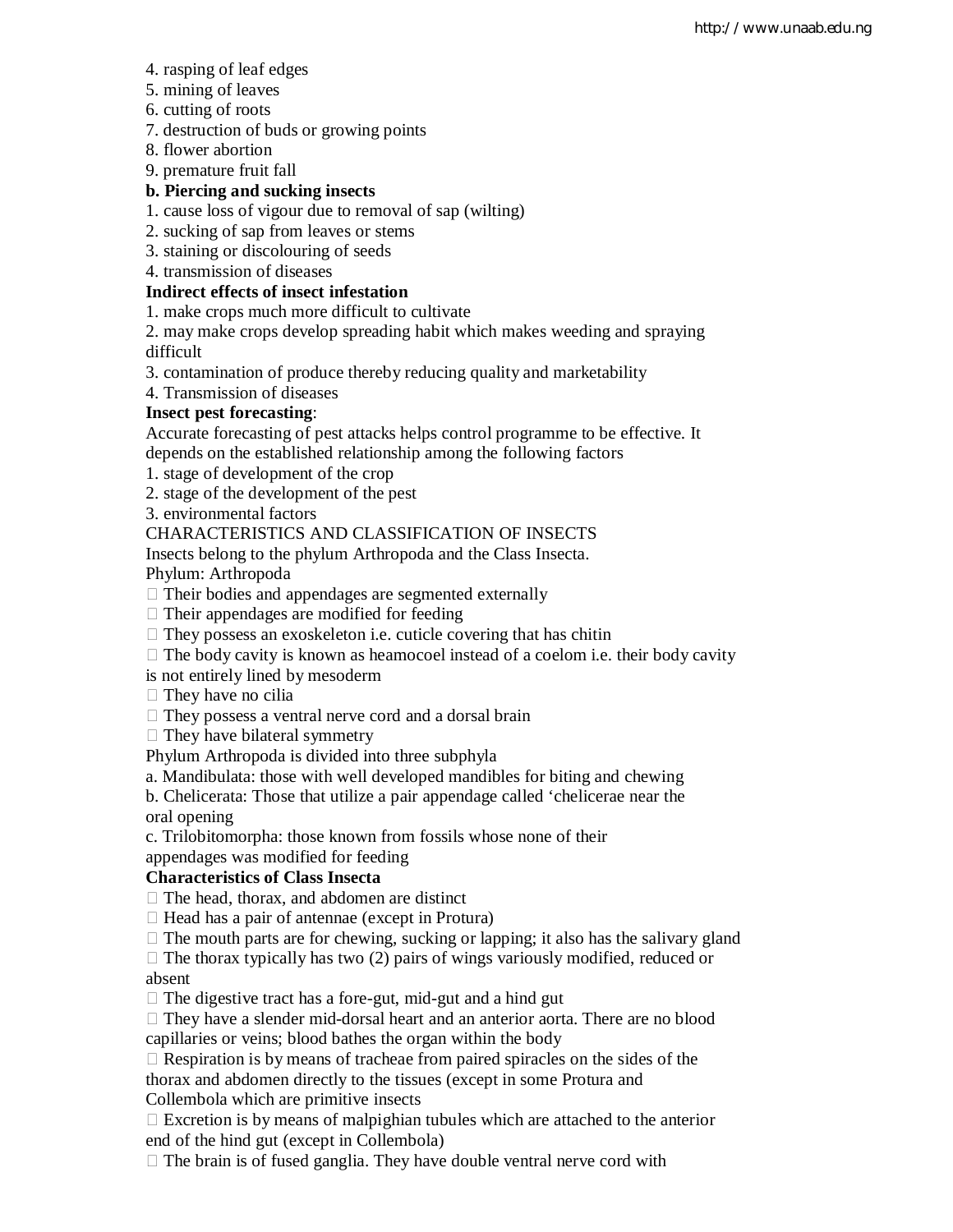segmented ganglia often concentrated anteriorly

 $\Box$  Sense organs usually include compound eyes. There are also chemoreceptors for smell and antennae

 $\Box$  Sexes are separate; development may be complete or incomplete

 $\Box$  They occur in all habitat

CLASSIFICATION OF INSECTS OF AGRICULTURAL IMPORTANCE

. Order Orthoptera:

- $\square$  Possess chewing mouthparts
- □ Long legs
- Large compound eyes
- $\Box$  Pronotum of the thorax collar-like
- $\Box$  Wings present; flight is by the activity of the hind wings

E.g. locusts, grasshoppers (*Zonozerus variegatus*)

Order Isoptera:

- $\Box$  They are social insects
- $\Box$  Similar wings
- □ Different castes

E.g. *Amitermis evuncifer*

Order Hemiptera:

 $\Box$  True bugs

- □ Large compound eyes
- $\Box$  Mouth parts are for piercing and sucking
- Antennae often longer than the head
- E.g. *Clavigralla tomentosicollis*

Order Homoptera

- $\Box$  Large compound eyes
- $\Box$  Piercing and sucking mouth parts
- Antenna filiform or sentaceous
- E.g. *Aphis crassivora*

Order Lepidoptera

- $\square$  Sucking mouthparts
- $\Box$  Wings are membraneous covered with overlapping scales
- $\Box$  Larva is called caterpillars and is the damaging stage

E.g. *Busseola fusca*

Order Coleoptera:

□ Beetles

- $\Box$  Chewing mouth parts
- Large compound eyes
- $\Box$  Thickened fore wings or elytra
- $\Box$  Larval stage is the destructive stage but many adults are also of economic

importance

E.g. *Callosobruchus maculatus*

IMPORTANT PESTS OF TROPICAL CROPS

Cassava

Casava green spider mite *Mononychelus tanajoa*

Cassava red spider mite *Oligonychelus gossypiella*

Cassava mealybug *Phenacoccus manihoti*

Whiteflies *Bemecia tabaci*

Elegant grasshopper *Zonocerus variegatus*

Maize

Stem borers: *Busseola fusca, Sesamia calamistis* and *Eldana sachharina.*

*Zonocerus variegatus,*

*Heliothis zea*

*Sitophilus zeamais*

Cowpea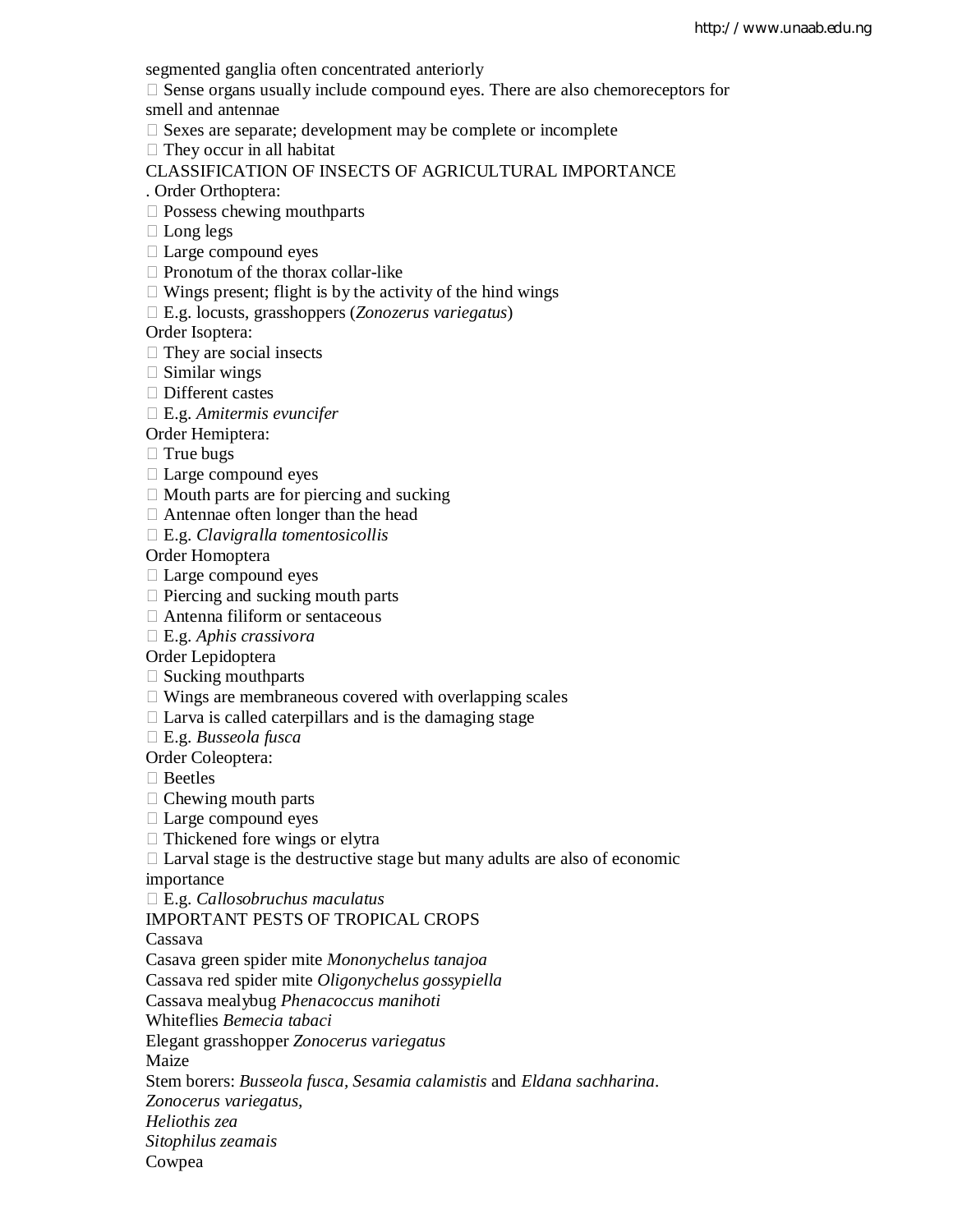*Ootheca mutabilis Aphis craccivora Maruca vitratta Clavigralla tomentosicollis* Rice *Aspavia armigera Sesamia calamistis Chilo* spp *Diopsis thoracica* Yam *Heteroligus meles* (yam beetle) *Zonocerus variegatus* Okra *Podagrica* spp. *Sylepta derogata Aphis gossypii Disdercus superstitiosus* Tomato *Bemisia tabaci Spodoptera littoralis Sylepta derogata Helicoverpa armigera* Cocoa *Sahlbergella singularis Distantiella theobromae Helopeltis* spp *Bathycoela thalasina* **Citrus** *Phenacoccus citri Dacus* spp *Batrocera invadens Ceratitis capitata* Cashew *Analeptis trifasciata Helopeltis* spp Kola *Balanogastris kolae Phosphorus* spp METHODS OF PEST CONTROL

Cultural control: Making crop environment not conducive for insect pest establishment. It is preventive and does not decimate already existing pest population. Examples of cultural control: intercropping, crop sanitation, crop rotation, close season, manuring, early planting, early harvesting, etc.

Biological control: The use of living organism to destroy, repel, replace and exsting pest population. This method is hinged on the fact that all organisms have their natural enemies. Biological control agents include: predators (e.g. lady birds), pathogens (e.g. *Bacillus thuringiensis*), parasites (e.g. nematodes) and parasitoids (*Gyranusoides tebygi*). Chemical control: The use of natural or syntheic compounds to kill, repel, attract or decimate pest population. There are 2 major categories of insecticides: organic (which contains carbon atoms in their molecules) and inorganic (those that do not contain carbon in their molecules).

Legislative control: This is the enactment of laws to prevent entry, spread of pests into free areas. This cannot be undertaken by individuals but by the government.

**Integrated pest management** (IPM) is an integrated approach of crop management to solve ecological problems when applied in agriculture.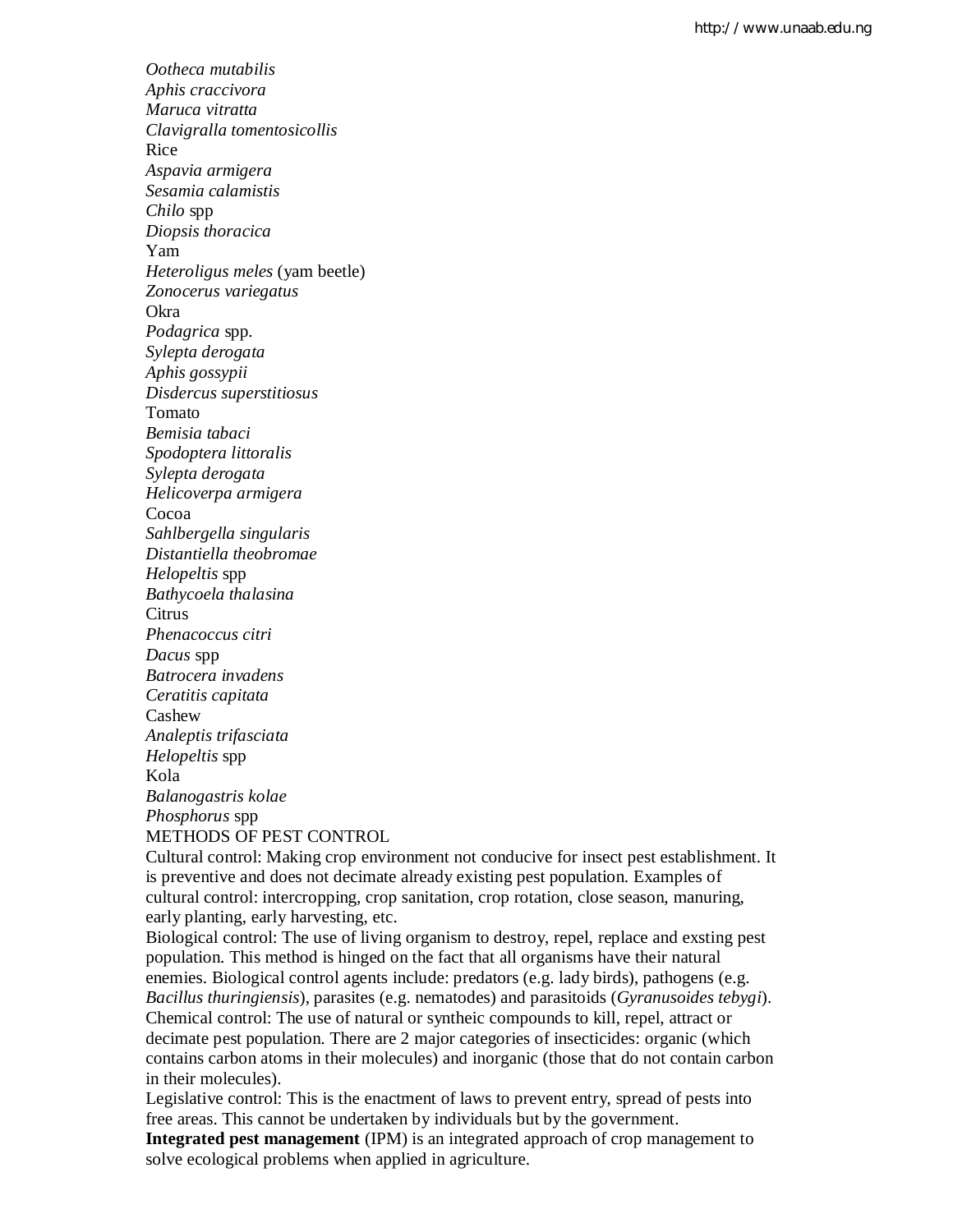These methods are performed in three stages: *prevention*, *observation*, and *intervention*. It is an ecological approach with a main goal of significantly reducing or eliminating the use of pesticides while at the same time managing pest populations at an acceptable level. An IPM system is designed around six basic components: The US Environmental Protection Agency has a useful set of IPM principles.

1. **Acceptable pest levels:** The emphasis is on *control*, not *eradication*. IPM holds that wiping out an entire pest population is often impossible, and the attempt can be econmically expensive, environmentally unsafe, and frequently unachievable. IPM programmes first work to establish acceptable pest levels, called action thresholds, and apply controls if those thresholds are crossed. These thresholds are pest and site specific, meaning that it may be acceptable at one site to have a weed such as white clover, but at another site it may not be acceptable. By allowing a pest population to survive at a reasonable threshold, selection pressure is reduced. This stops the pest gaining resistance to chemicals produced by the plant or applied to the crops. If many of the pests are killed then any that have resistance to the chemical will form the genetic basis of the future, more resistant, population. By not killing all the pests there are some un-resistant pests left that will dilute any resistant genes that appear.

2. **Preventive cultural practices:** Selecting varieties best for local growing conditions, and maintaining healthy crops, is the first line of defense, together with plant quarantine and 'cultural techniques' such as crop sanitation (*e.g.* removal of diseased plants to prevent spread of infection).

3. **Monitoring:** Regular observation is the cornerstone of IPM. Observation is broken into two steps, first; inspection and second; identification. Visual inspection, insect and spore traps, and other measurement methods and monitoring tools are used to monitor pest levels. Accurate pest identification is critical to a successful IPM program. Record-keeping is essential, as is a thorough knowledge of the behavior and reproductive cycles of target pests. Since insects are cold-blooded, their physical development is dependent on the temperature of their environment. Many insects have had their development cycles modeled in terms of degree days. Monitor the degree days of an environment to determine when is the optimal time for a specific insect's outbreak.

4. **Mechanical controls:** Should a pest reach an unacceptable level, mechanical methods are the first options to consider. They include simple hand-picking, erecting insect barriers, using traps, vacuuming, and tillage to disrupt breeding. 5. **Biological controls:** Natural biological processes and materials can provide control, with minimal environmental impact, and often at low cost. The main focus here is on promoting beneficial insects that eat target pests. Biological insecticides, derived from naturally occurring microorganisms (*e.g.*: *Bt*, entomopathogenic fungi and entomopathogenic nematodes), also fit in this category.

6. **Responsible Pesticide Use:** Synthetic pesticides are generally only used as required and often only at specific times in a pests life cycle. Many of the newer pesticide groups are derived from plants or naturally occurring substances (*e.g.*: nicotine, pyrethrum and insect juvenile hormone analogues), but the toxophore or active component may be altered to provide increased biological activity or stability. Further 'biology-based' or 'ecological' techniques are under evaluation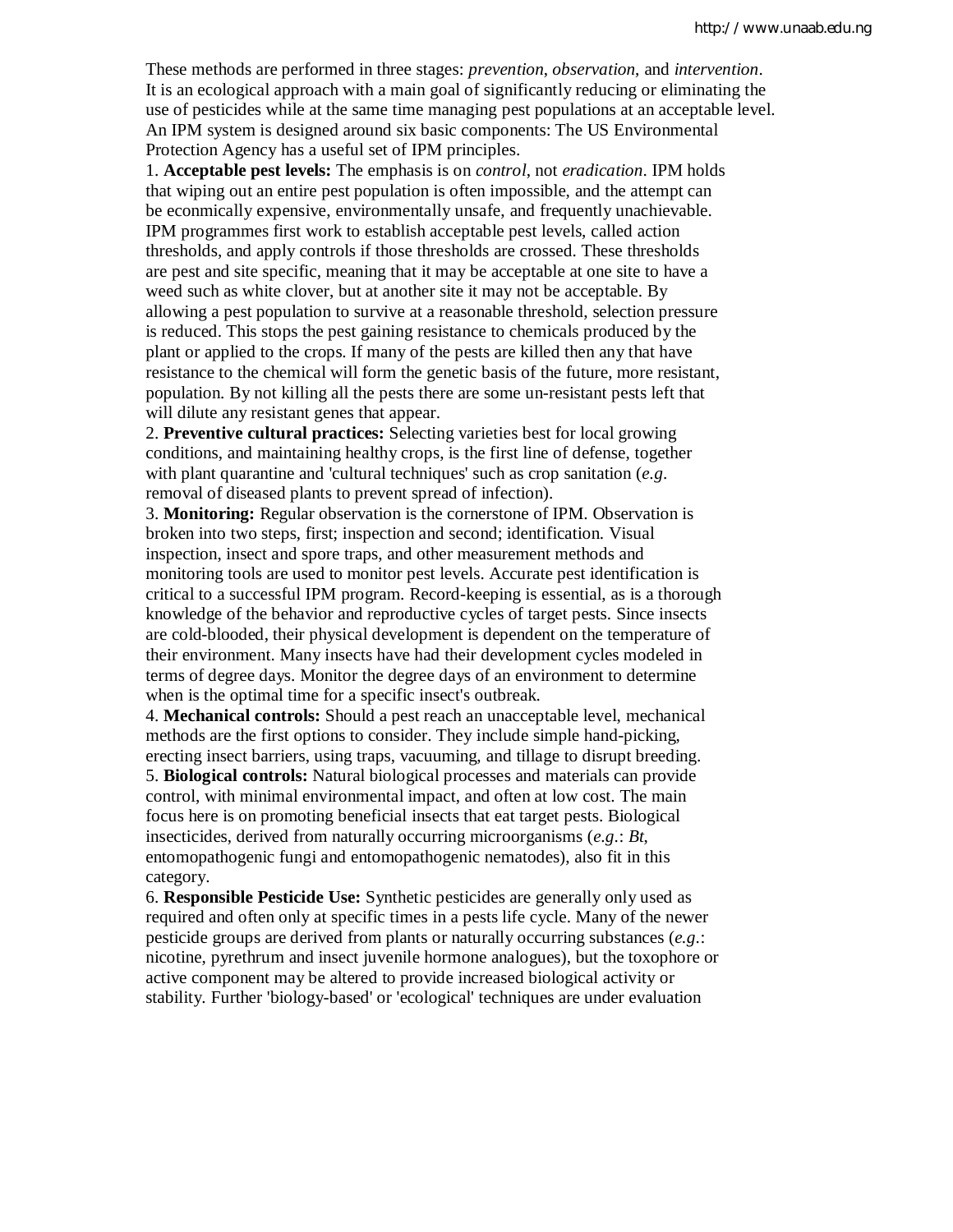# **What are viruses?**

Viruses are very small (submicroscopic) infectious particles (virions) composed of a protein coat

and a nucleic acid core.

They carry genetic information encoded in their nucleic acid, which typically specifies two or more proteins. Translation of the genome (to produce proteins) or transcription and replication

(to produce more nucleic acid) takes place within the host cell and uses some of the host's biochemical "machinery".

Viruses do not capture or store free energy and are not functionally active outside their host. They are therefore parasites (and usually pathogens) but are not usually regarded as genuine microorganisms.

Most viruses are restricted to a particular type of host. Some infect bacteria, and are known as bacteriophages,

whereas others are known that infect algae, protozoa, fungi (mycoviruses), invertebrates, vertebrates or vascular plants.

However, some viruses that are transmitted between vertebrate or plant hosts by feeding insects

(vectors) can replicate within both their host and their vector.

Viroids, are infectious RNA molecules that cause diseases in various plants. Their genomes are

much smaller than those of viruses (up to 400 nucleotides of circular single-stranded RNA) and

do not code for any proteins.

**DEFINITION:** A **virus** is a subcellular, submicroscopic, infectious obligate parasite composted

of nucleic acid within a protein coat that uses the host cellular machinery to replicate itself.

# **Why are viruses important?**

Viruses cause many diseases of international importance. Viruses also cause many important plant diseases and are responsible for huge losses in crop production and quality in all parts of

the world.

Infected plants may show a range of symptoms depending on the disease but often there is leaf

yellowing (either of the whole leaf or in a pattern of stripes or blotches), leaf distortion (e.g.  $\overline{2}$ 

curling) and/or other growth distortions (e.g. stunting of the whole plant, abnormalities in flower

or fruit formation).

Virtually all plants that humans grow for food, feed, and fiber are affected by at least one virus.

It is the viruses of cultivated crops that have been most studied because of the financial implications of the losses they incur. However, it is also important to recognise that many "wild"

plants are also hosts to viruses.

Although plant viruses do not have an immediate impact on humans to the extent that human viruses do, the damage they do to food supplies has a significant indirect effect.

## **II Properties/characteristics of viruses**

 $\Box$  Do not divide or multiply on their own.

 $\Box$  Reproduce by inducing the host cell to form more virus.

 $\Box$  Do not consist of cells and therefore have no organelles.

 $\Box$  Cannot penetrate cells on their own - enter through wounds or vectors

 $\Box$  Are not self-motile - depend upon various types of vectors for transmission.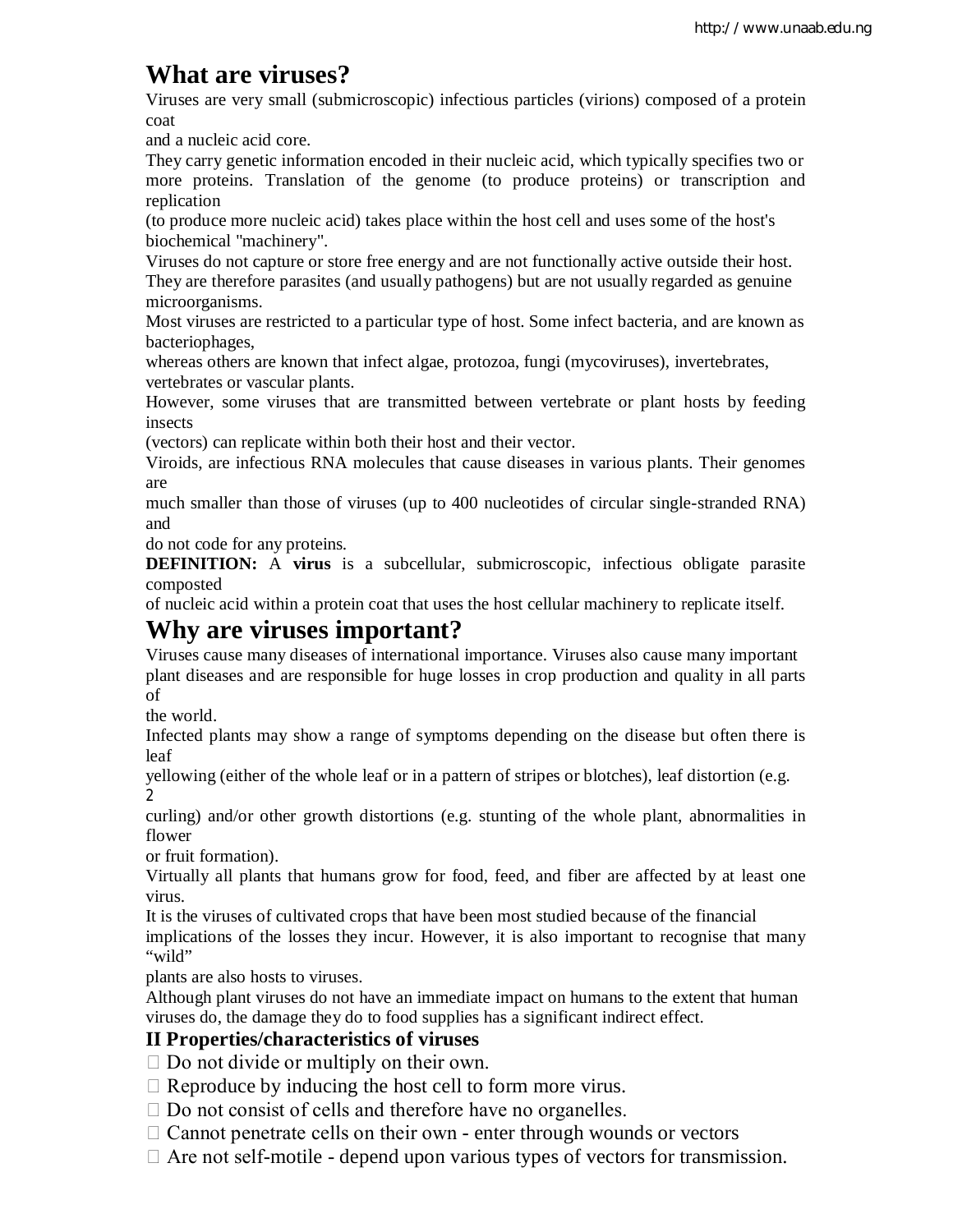$\Box$  The virus nucleic acid is encapsidated by a protein. The protein surrounding the nucleic acid is referred to as the coat protein or capsid which is formed by protein subunits.

 $\Box$  The majority of plant viruses are made up of RNA. At least 80 viruses contain DNA.

 $\Box$  60-95% of the virus is made of protein and the remaining 5-40% is nucleic acid.

 $\Box$  The RNA or DNA is what carries the genetic information.

# **How are viruses classified?**

Within each group, many different characteristics are used to classify the viruses into **families,** *(Virus families represent groupings of genera of viruses that share common characteristics and are distinct from the member viruses of other families. Virus families are designated by names with the suffix -viridae. Most of the families of viruses have distinct virion*

*morphology, genome structure, and/or strategies of replication, indicating phylogenetic independence or great phylogenetic separation.),*

**genera**, *(Virus genera represent groupings of species of viruses that share common characteristics and are distinct from the member viruses of other genera. Virus genera are designated by terms with the suffix -virus.)* 3

**and species***, (in 1991, the ICTV accepted the definition of a virus species proposed by van Regenmortel (1990), as follows: "A virus species is defined as a polythetic class of viruses that*

*constitutes a replicating lineage and occupies a particular ecological niche.").* Typically, a combination of characters are used and some of the most important are:  $\Box$  Particle morphology: the shape and size of particles as seen under the electron microscope.

1) Particle morphology:

Rigid rod particles : i.e. Tobacco mosaic virus

 $\Box$  Flexuous or filamentous particle i.e. Potato virus X

 $\Box$  Isometric, spherical or polyhedral particles: Cucumber mosaic virus

Geminated particles: i.e. Tobacco yellow dwarf virus

Bacilliform: i.e. Broccoli necrotic yellow virus

 $\Box$  Genome properties: this includes the number of genome components and the translation strategy. Where genome sequences have been determined, the relatedness of different sequences is often an important factor in discriminating between species.

The highest level of virus classification recognises six major groups, based on the nature of the

genome:

 $\Box$  (+) ssRNA : i. e. Tobacco mosaic virus.

 $\Box$  (-) ssRNA: i. e. Tomato spotted wilt virus.

□ dsRNA: i. e. Wound tumor virus

 $\square$  ssDNA: i.e. Beet curly top virus

1b) Genome segments

i. monopartite (genome in one segment)

ii. bipartite (genome divided in two segments)

iii. multipartite (genome divided in three or more segments)

 $\Box$  Single-stranded DNA (ssDNA): there are two families of plant viruses in this group and

both of these have small circular genome components, often with two or more segments.

Reverse-transcribing viruses: these have dsDNA or ssRNA genomes and their replication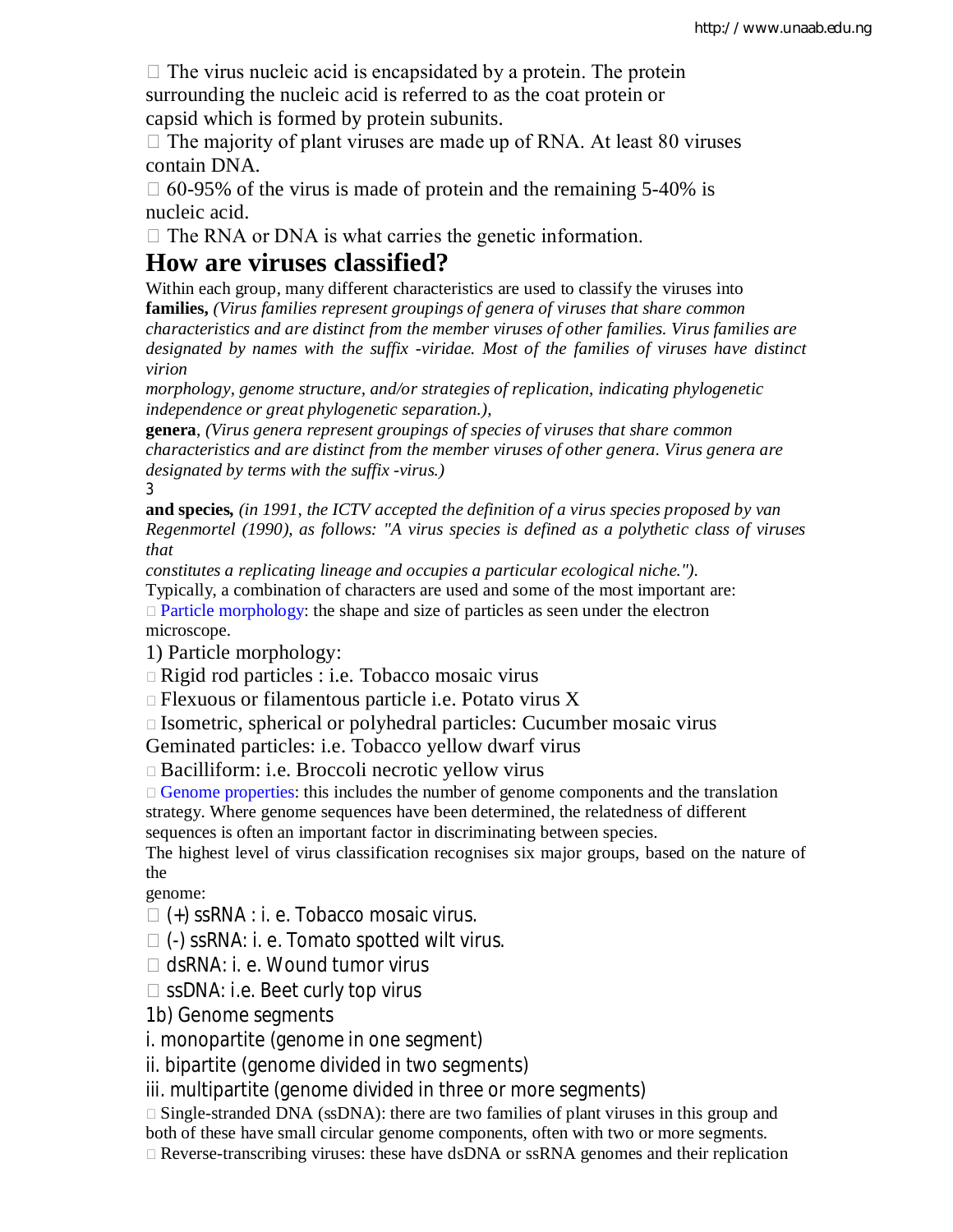includes the synthesis of DNA from RNA by the enzyme reverse transcriptase; many integrate into their host genomes. The group includes the retroviruses, of which Human immunodeficiency virus (HIV), the cause of AIDS, is a member. There is a single family 4

of plant viruses in this group and this is characterised by a single component of circular dsDNA, the replication of which is *via* an RNA intermediate.

 $\Box$  Double-stranded RNA (dsRNA): some plant viruses and many of the mycoviruses are included in this group.

 $\Box$  Negative sense single-stranded RNA (ssRNA-): in this group, some or all of the genes are translated into protein from an RNA strand complementary to that of the genome (as packaged in the virus particle). There are some plant viruses in this group and it also includes the viruses that cause measles, influenza and rabies.

 $\Box$  Positive sense single-stranded RNA (ssRNA+): the majority of plant viruses are included in this group. It also includes the SARS coronavirus and many other viruses that cause respiratory diseases (including the "common cold"), and the causal agents of polio and foot-and-mouth disease.

 $\Box$  Biological properties: this may include the type of host and also the mode of transmission.

natural host range mode of transmission in nature vector relationships geographic distribution pathogenicity, association with disease tissue tropisms, pathology, histopathology

 $\Box$  Serological properties: the relatedness (or otherwise) of the virion protein(s).

# *Antigenic Properties*

serologic relationships, especially as obtained in reference centers

## **1. Diseases of field crops**

- 2. Diseases of cereal crops (e.g. diseases of wheat, rice, millet, maize, sorghum etc)
- 3. Diseases of sugar crops (e.g. diseases of sugarcane, sugar beet etc)
- 4. Diseases of oil seed crops (e.g. diseases of sunflower, soybean, sesame etc)
- 5. Diseases of fiber crops (e.g. diseases of cotton)
- 6. Diseases of pulses (e.g. diseases of gram, lentil, mung been etc)
- 7. Diseases of fodder (e.g. diseases of lucern, berseam, millet, maize, sorghum etc)

## **1. Diseases of horticultural crops**

a. Diseases of vegetables (e.g. diseases of summer/winter vegetable crops, i.e. diseases of chilies, tomatoes, cucurbits etc)

b. Diseases of fruit crops (e.g. diseases of summer/winter vegetable crops, i.e. diseases of mango, banana, citrus etc)

c. Diseases of ornamentals (e.g. diseases of flowers i.e. rose etc)

#### **Fibre plants**

5

## **COTTON**

Cotton leaf curl is recorded as most destructive diseases

## **COTTON LEAF CURL VIRUS (CLCV)**

This disease is also called leaf crinkle. A virus causing leaf curl of cotton was first recorded in

Nigeria (1912), Sudan (1924), Tanzania (1926), Philippine (1959). It is quite difficult to present

accurate estimates of the losses due to cotton leaf curl disease, because the losses vary from year

to year and from one area to the other. Sometimes the cotton fields have been found to show as

much as 100 percent damage.

**PATHOGEN:** The disease causing virus belongs to Gemini group, sometimes refer as Gossypium virus 1. Cotton leaf curl virus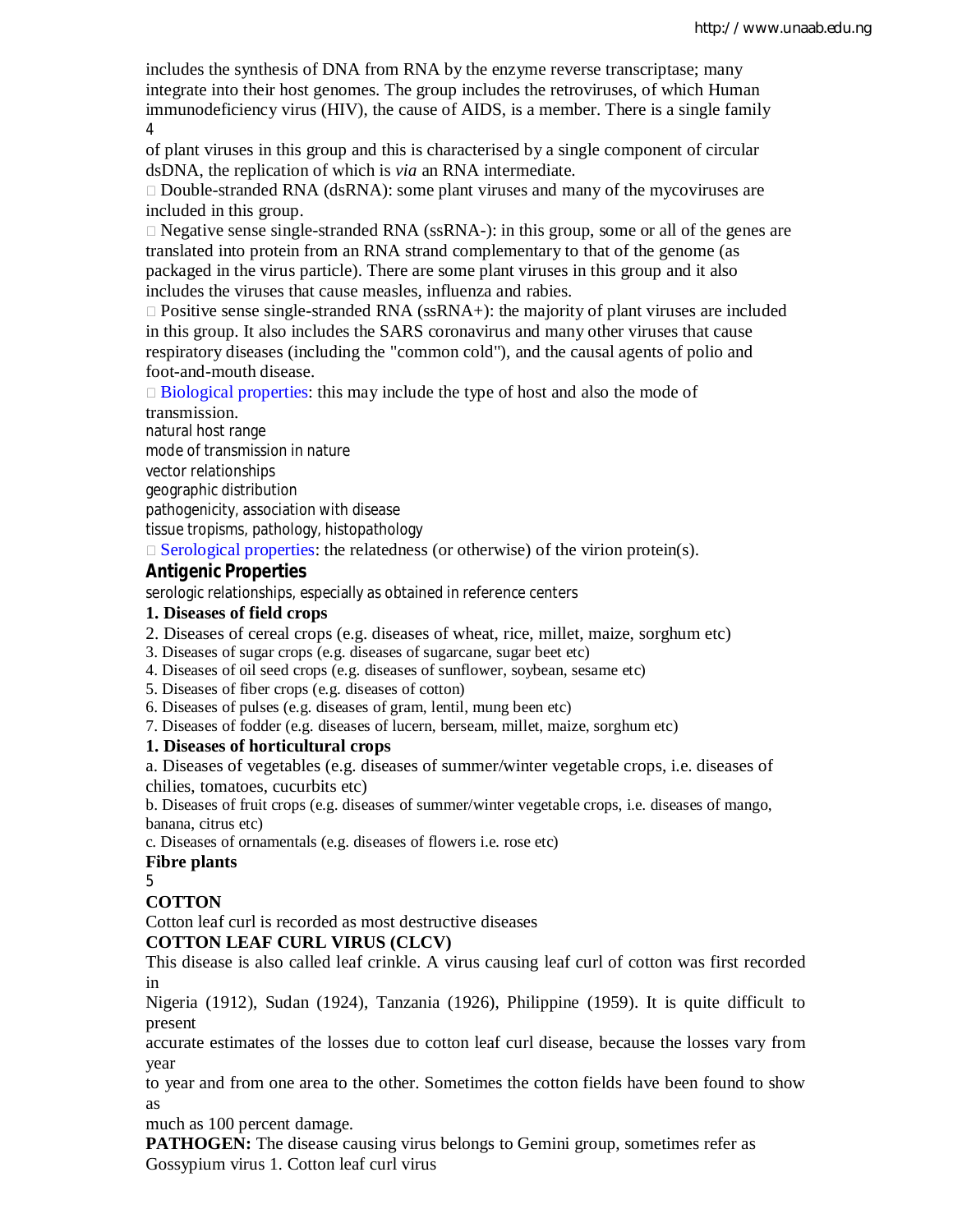**DISTRIBUTION:** Africa, Nigeria, Sudan, Tanzania, Philippine and Pakistan.

**HOST RANGE:** More than 30 different crop, weed and ornamental plants are reported as hosts.

**SERIOUSNESS:** Cotton, lady's finger, tomato, chili, cucurbit (especially water melon), beans,

sunflower, sesame, soybean, cow peas, egg plant (brinjal),

**TRANSMISSION:** The disease transmitted by feeding of the white fly, Bemissia tabacci within

6.5 hours. The virus is not transmitted by sap, seed or soil.

**SYMPTOMS:** Upward and downward curling of leaves accompanied by small and main vein

thickening **(SVT & MVT)** on leaves, pronounced on underside. If a diseased leaf is viewed from

beneath against the light, thickened vein found darker green and opaque than normal. In extreme

but not in frequent cases, formation of cup shaped or leaf laminar (veins) outgrowth called

"enation" appears on the back or underside of the leaf. The newly produced leaves are small,

excessively crinkled and curled at the edge. Primary stem often tends to grow taller than normal.

The internodes being elongated and irregularly curved but sometimes the whole plant is stunted.

The flowers checked in growth and become abortive. Bolls remained small in size and failed to

open. All parts of badly hit plants are very brittle and ready broken.

**CONTROL:** Cultivation of resistant varieties is only safe measure. Crop rotation with non host

crop. Proper use of irrigation and fertilizers. Potassium fertilizer improves the disease resistant

power in plants. Vector, white fly must be controlled. All alternate hosts (including weeds) must

be eradicated before, during and after cotton crop. Deep plowing with short duration in fallow lands help to control weed hosts. The disease **(CLCV)** is not seed transmitted but use of healthy

seed, acid delinting and chemical seed treatment is recommended as preventive measure. Use of

proper cotton production technology is economical and most effective for management of all diseases (including this).

## **CEREALS**

RICE: *Oryza sativa*

Pathogen: Rice yellow mottle virus (RYMV)

Is the most economically important viruses of rice.

Host Range: can affect irrigated low land and up land susceptible varieties.

Symptoms; chlorotic mottling and streaking on leaves. Intensity of symptoms vary with resistance level of variety.

Damage: delayed flowering and yield loss with deformation of panicles. Loss can exceed 95%.

Distribution: Africa

Control; Plant resistant varieties.

## **SUGARCANE**

Mosaic, grassy shoot and chlorotic streaks are considered major viral diseases of sugarcane. **MOSAIC**

**PATHOGEN:** Sugarcane mosaic virus (SMV).

**DISTRIBUTION:** Wherever sugarcane is grown.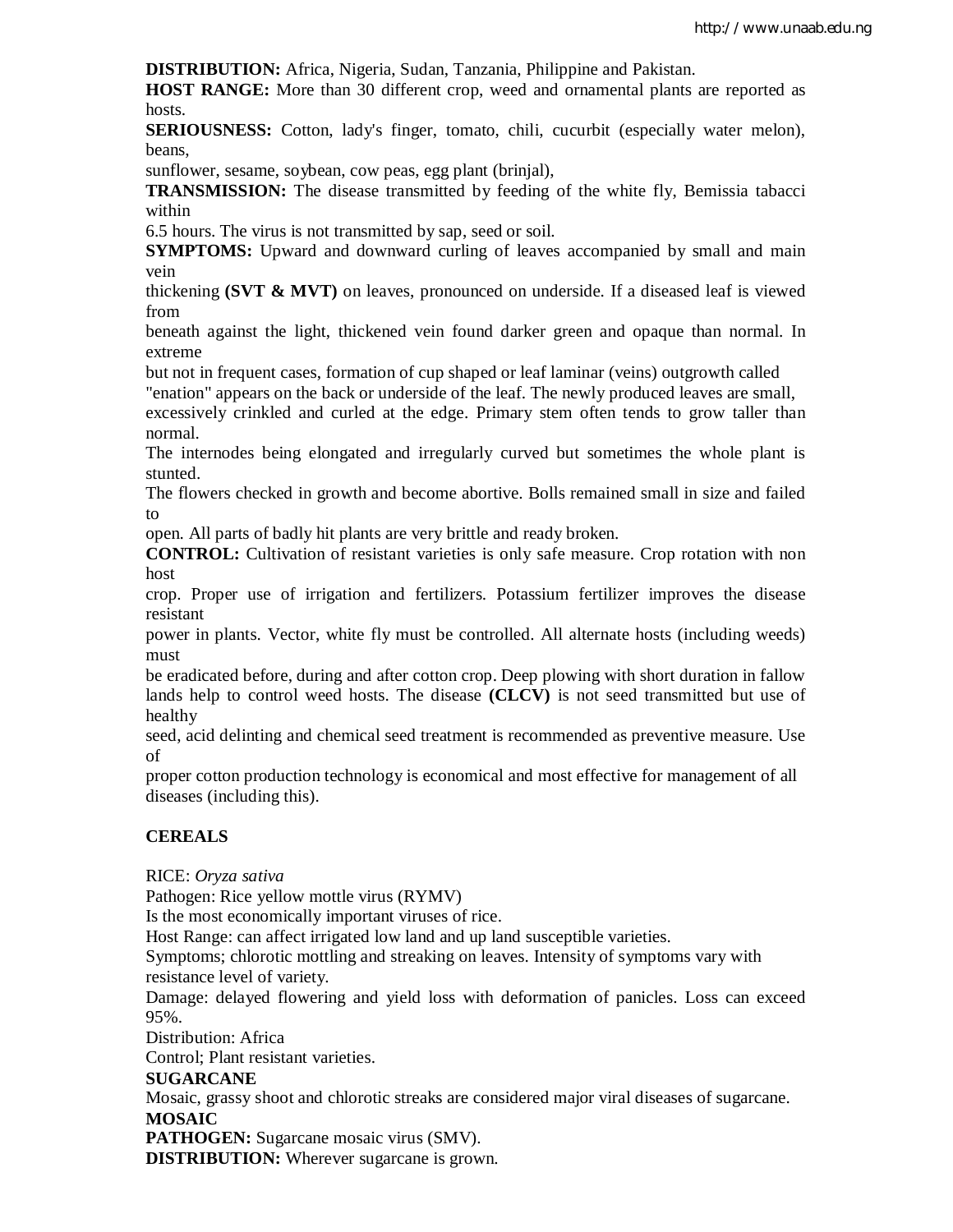**HOST RANGE:** The disease causing virus has a wide range and infects a large number of grasses.

**TRANSMISSION:** Aphids, Mechanical, and is seedborne in corn.

**PERPETUATION:** Grasses and infected sugarcane crop.

**SYMPTOMS:** Newly leaves are unrolled from spindle. Irregular oval or oblong, pale green blotches of various sizes occur on leaves, with various widths. Stunted shoots, twisted and distorted leaves in some cultivars. Mottling of stem, causing death of tissue and cankered areas

in other cultivars may also occur.

**CONTROL:** Rogue out infected plants.

## **MAIZE AND SORGHUM**

**STREAK DISEASE** has been reported as viral disease but has not importance with reference to

damaging the crop.

7

**DISTRIBUTION:** Asia and Africa.

**HOST RANGE:** Maize and sorghum.

**TRANSMISSION:** Through leafhoppers (not seed or sap).

**SYMPTOMS:** Initially, circular, colorless spots occur on lowest exposed portions of young leaves. Spots are scattered at first but later on become closer. Narrow, broken, chlorotic stripes

occur along veins. The stripes may coalesce to form wider stripes.

**CONTROL:** Sow resistant varieties.

## **LEGUMES**

**BEAN CROPS**

**MOSAIC** is considered as major threat to almost all **BEAN CROPS.**

**PATHOGEN:** Bean yellow mosaic (BYM) and Common bean mosaic (CBM).

**DISTRIBUTION:** Generally wherever field beansare grown.

**TRANSMISSION:** Yellow mosaic is transmitted through aphids only but common mosaic is seedborne, may also transmit through aphids, pollens and by mechanical mean.

**SYMPTOMS:** Differences between symptoms may vary greatly between plants. However, in

both diseases, the general symptoms include dwarfing, excessive branching or bunches, leaf cupping and typical symptoms of mosaic.

**CONTROL:** Disease free seed is suggested for common mosaic. Resistant varieties or rouging

of infected plants are best way against both diseases.

**GROUNDNUT**

**ROSETTE** is alone important viral disease of groundnut.

PATHOGEN: Groundnut rosette virus (GRV).

**DISTRIBUTION:** Africa, Java and Pakistan.

**TRANSMISSION:** Mechanically.

**SYMPTOMS:** An overall stunting of plants with typical rosette or clumped appearance is common symptom. Affected plants have flattened growth at the top portions associated with 8

leafy growth and malformed buds. Young leaflets become faint in colour followed by chlorosis.

Chlorotic and mottled leaf, and blossom and pod formation is reduced. Early infection causes small, sessile flowers that do not open.

**CONTROL:** Sow resistant varieties. Diseased plants should be uprooted and destroyed. **SESAME**

**LEAF CURL** is recorded as problematic disease.

**TRANSMISSION:** White fly, Bemissia spp. is the main vector in nature, and graft transmission

is reported successful for producing the disease.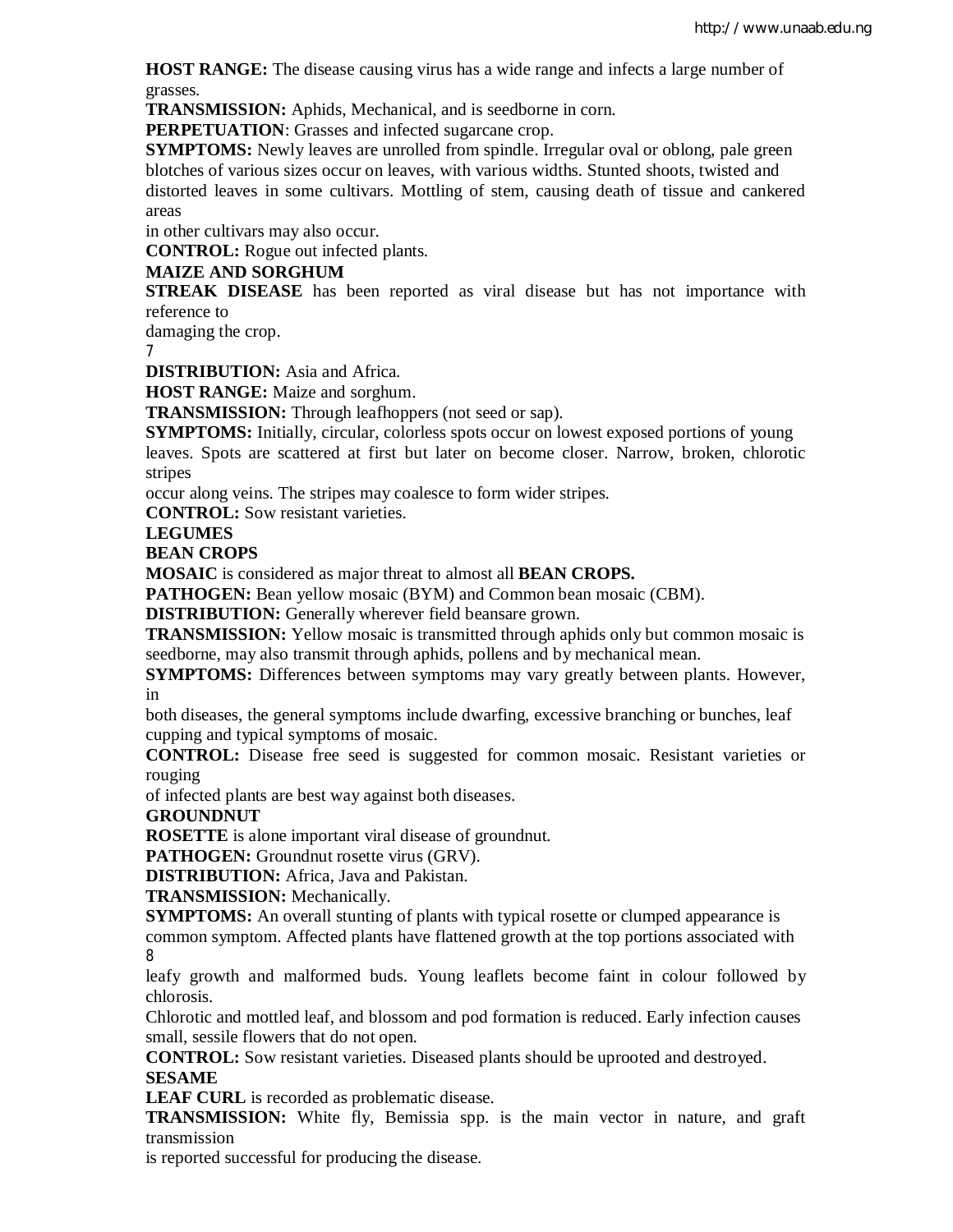**SYMPTOMS:** Diseased leaves are markedly reduced in size, become slightly thick and brittle

and dark green in colour. Affected plants are stunted and bear scanty capsules having poor seed

setting. Early infection may result in severe reduction in yield.

**CONTROL:** Diseased plants and weeds must be collected and destroyed. The vector white fly

may be controlled.

**Horticultural crops**

## **TOMATO**

**LEAF CURL** is considered as secondarily important viral disease of the tomato crop that may

also cause considerable loss in quality and quantity of produce.

**PATHOGEN:** Tomato yellow leaf curl virus

**TRANSMISSION:** White fly, Bemissia tabacci.

**SYMPTOMS:** Dwarfing, twisting and curling of leaves, mottle vein clearing, excessive branching, stunting of plants and partial or complete sterility.

**CONTROL:** Planting resistant varieties.

## **CHILI**

**SYMPTOMS:** Curling of leaves, accompanied by thickening and swelling of veins. Clusters of

leaves with reduced size. The whole plant assumes bushy appearance with stunted growth. Fewer

flowers and fruit, but if are formed, are much reduced in size and are curled.

**CONTROL:** Planting resistant varieties.

## **LADY'S FINGER (BHINDI OR OKRA)**

9

**YELLOW VEIN MOSAIC** is considered very important disease.

PATHOGEN: Hibiscus or Bhindi yellow vein mosaic virus.

**TRANSMISSION**: White fly, Bemissia tabacci.

**SYMPTOMS:** Vein clearing, vein chlorosis, yellow veins enclosing green patches of the leaf.

Veins are thickened on lower surface of the leaf. Fruits are develop malformed and reduced in

size, mostly are yellow, small, tough and fibrous.

**CONTROL:** Planting resistant varieties. Eradication or rouging of infected plants and weeds.

## **CUCUMBER (CUCURBIT)**

**MOSAIC** is recorded as major problem in almost all members of cucurbit.

**PATHOGEN:** Cucumber mosaic virus (CMV).

**DISTRIBUTION:** World wide.

**HOST RANGE:**Wide range of hosts than any other virus.

**SERIOUSNESS:** Cucurbit, peppers, spinach, tomatoes, beets, beans, banana, crucifers, lilies, zinnia and many weeds.

**TRANSMISSION:** Sap and several insects. Mostly 6 spp. of aphids, including Myzus persicae

and Aphis gossypii. Not through seed in cucumber but is in some hosts.

**PERPETUATION**: Through weeds, flowers and crop plants.

**SYMPTOMS:** Cotyledons turn yellow and wilt. Young leaves become mottled, distorted,

wrinkled and their edges begin to curl downward forming rosette like clump. The plants appear

dwarfed, leaves become half to their normal size. Few runners, flowers and fruits. Older leaves

develop chlorotic and necrotic areas that cover entire leaf and killed leaves hang down or fall off.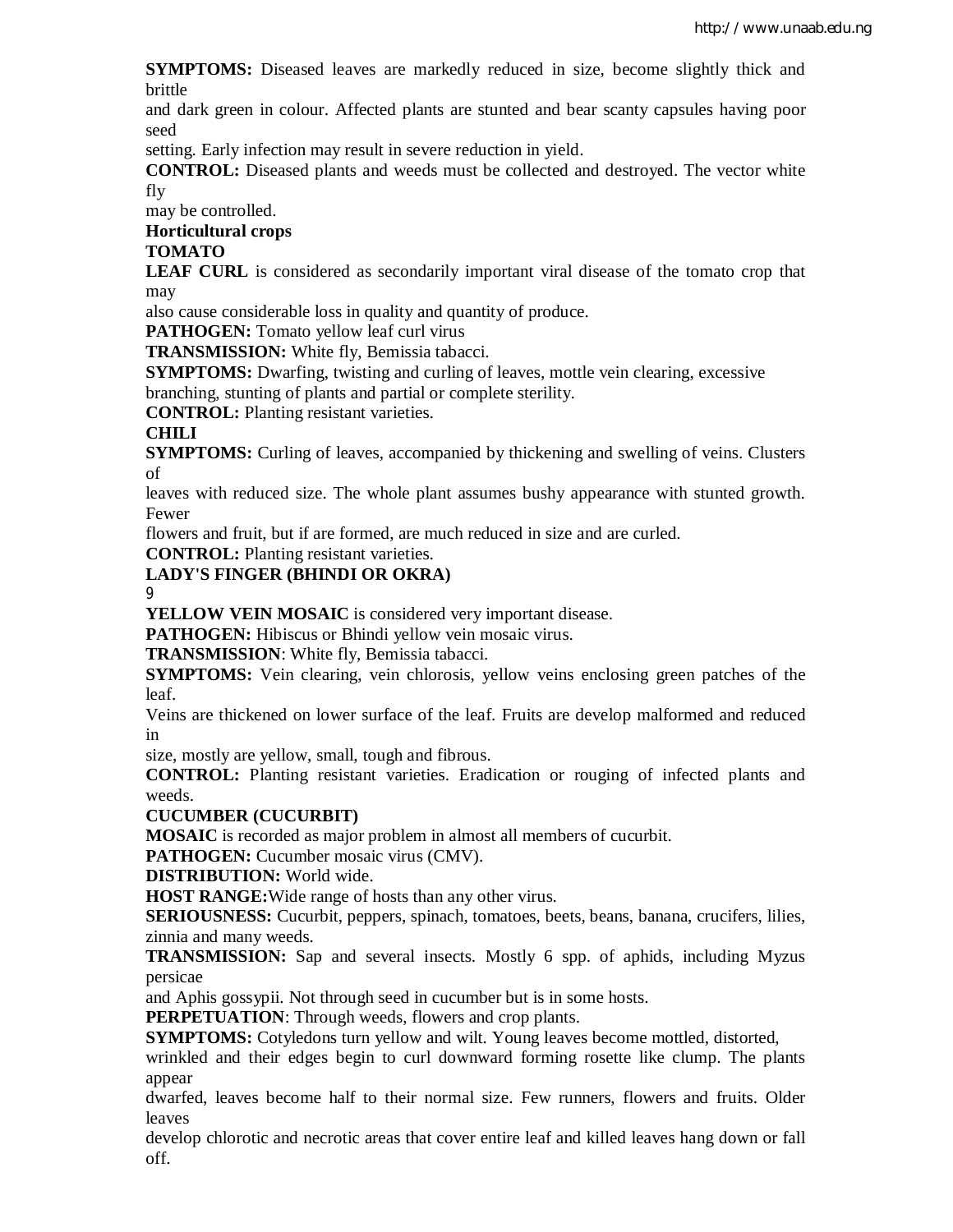Fruit shows pale green or white areas intermingled with dark green, raised areas. Often form rough, wartlike projections, cause distortion, are somewhat misshapen but have smooth gray white colour with some irregular green areas. Often have bitter taste and upon picking become

soft and soggy.

**CONTROL:** Resistant varieties. Use of disease free seedlings. Elimination of alternate hosts (including weeds). Control of insect vectors.

**PAPAYA**

**LEAF CURL** is important viral disease of papaya.

**DISTRIBUTION:** Where papaya is grown.

10

**TRANSMISSION:** White fly, Bemissia tabacci.

**SYMPTOMS:** Almost all the leaves of the plant are reduced in size and show malformation and

sever curling, crinkling and distortion. The margins of the leaves are curved or rolled downward

and or inward. Vein clearing and thickening also take place. The leaves become brittle and growth of the plant is arrested. Sometimes, plants become partially or completely sterile depending on growth stage and severity of the disease. If the fruits are formed, these are disfigured and mummified.

**CONTROL:** Planting resistant varieties. Eradication of diseased plants.

Root and tuber crops

Cassava,

Disease: African cassava mosaic disease

Pathogen; ACMV, EACMV

Symptoms, mosaic, leaf distortions

Vector: whiteflies. *B. tabaci*

Distribution: East, Africa, SSA.

Control, plant resistant varieties.

Yam:

Yam mosaic virus.

Symptoms, yellowing of leaves, retarted growth, small yam tubers

Trans, aphids

Control, control vectors

Tree crops:

Cocao *Theobroma cacao*

Cocoa is one of the most important economic species of plants in many west African countries,

particularly Ghana, Nigeria, Cote'l Voire and seria leone. The most important disease is the swollen shoot disease.

Pathogen: *Cocoa swollen shoot virus*. About 20 strains of the virus is known in Nigeria. The vectors are mealybugs, *Pseudococcus njalensis*

Symptoms: red veins on newly formed leaves that later turn yellow in colour (vein clearing). Unusual swellings on stems and roots of affected plants. Infected pods are brownish and small in

size. The disease reduces growth in affected plants and may lead to plant death.

Control: remove infected trees i.e cut down and burn. Spray to kill vectors. Ensure virus free stock for planting.

## **Nematology Section**

## SYNOPSIS

• Characteristics & classification of PPN intropics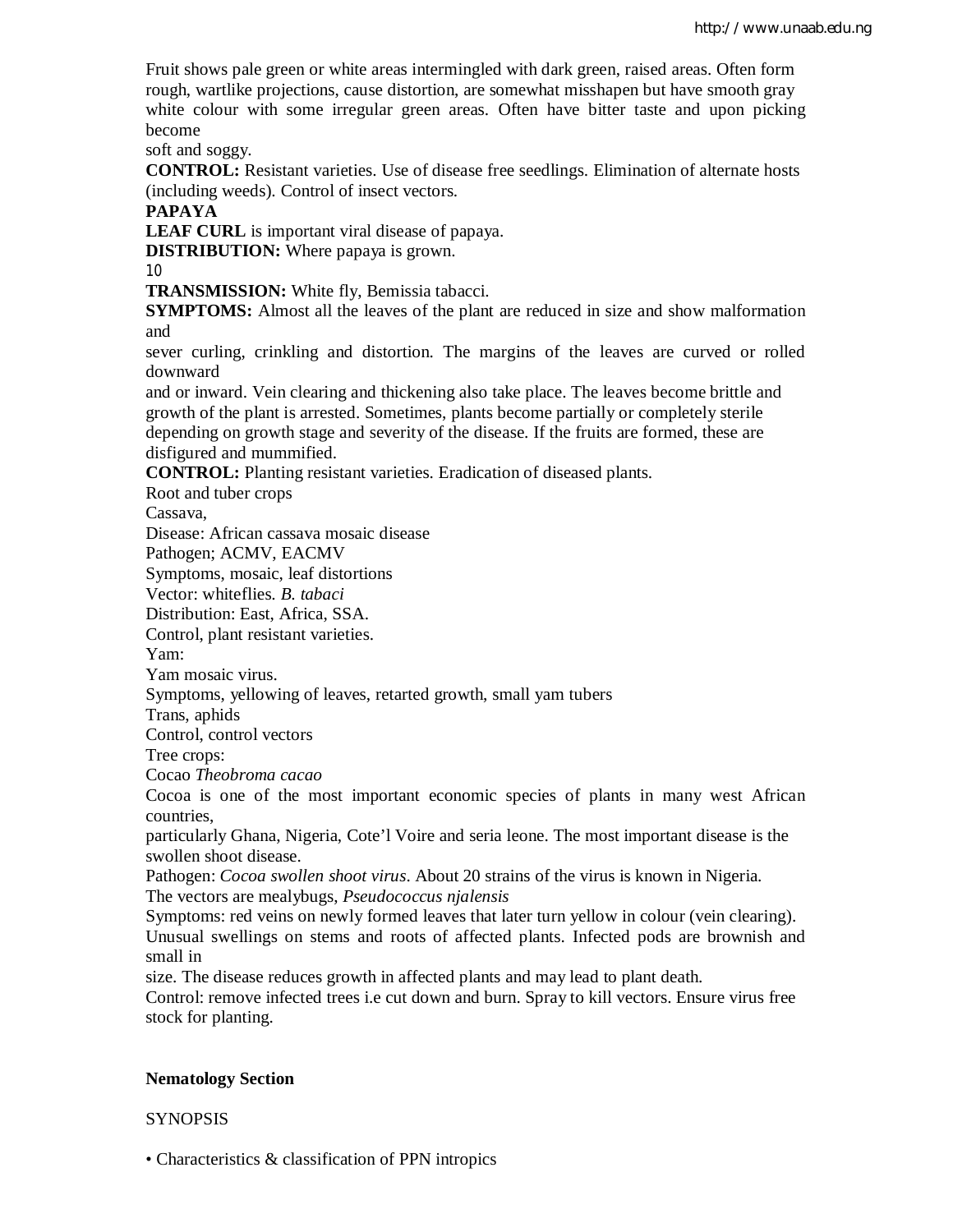- Important PPN of arable and permanentcrops in the tropics
- Principles and methods of nematodecontrol and management

#### **INTRODUCTION**

- Food and economic crises
- Climate change and global agriculture
- Nigerian Agriculture and the economy
- Covers 94m ha, 91m ha arable, < 30%under cultivation

#### INTRODUCTION

- Some fundamental questions
- Resource endowment a blessing?
- Have we been able to feed ourselves?
- Why the dwindling agricultural production statistics
- Why food problems? (social, climate, biotic, political)
- How long will it take to be self sufficient in foodproduction?
- What are the solutions?
- What role does nematodes play in limiting food

production?

What are nematodes & where do they live?

- nematodes are worm-like organisms (animals) which can be found
- in the soil, salt and fresh water, plant and animal parts.
- Animal parasites nematodes (Helminths)
- Egs. Intestinal worm (*Ascaris lumbricoides*)
- The guinea worm (*Dracunculus medinensis*)
- The eye worm (*Onchocerca vulvulus*)
- *Wucheria malayi* responsible for Elephanthiasis
- The heart worm (*Dirofilaria spp*.)

What are nematodes & where do they live?

• Nematodes (those in the soil, fresh water, salt water, and plant parts)

They consist of the following groups:

- Free-living nematodes (saprophytes)
- Predaceous nematodes
- Entomogenous/entomophagus nematodes, and

– Plant-Parasitic nematodes.

Nematode Types

• **Free-Living nematodes**

#### **(a. k. a. Saprophytic nematodes)**

– Feed on decaying matter as well as their

products in the soil

– Constitute no threat to crop plants

Eg Rabditida

Nematode Types

# • **Predaceous nematodes**

– Prey or predate other microorganism such as bacteria, fungi and even nematodes.

– Microbivorous nematodes or microbial-feeding nematodes.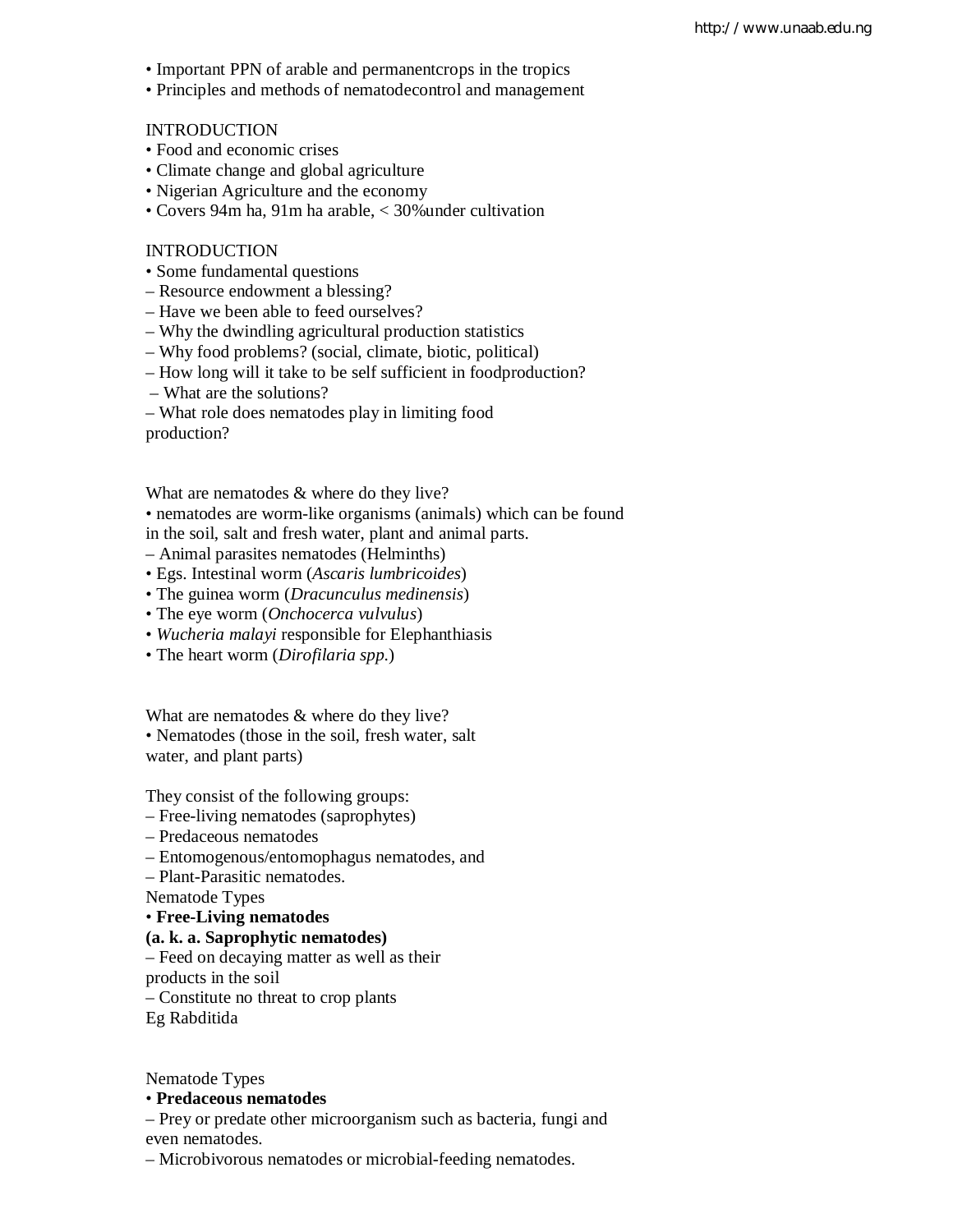• fungivores or fungivorous nematodes (e.g. Anguinidae,

Aphelenchidae, Tylencholaimidae)

• bacterivores or bacterivorous nematodes (e. g. Alaimidae,

Plectidae, Leptolaimidae, Rhabditidae)

– Play vital roles in food web (nutrient recycling) as secondary decomposers

– Beneficial to agriculture especially organic agriculture.

Nematode Types

## • **Entomogenous nematodes**

– The entomogenous group consists of nematodes that parasitize insects.

– Useful tool in biological control of insects (e.g. *Zonocerus variegatus*) by *Mermis* spp. of nematode.

## • **Plant-Parasitic groups**

– Phytonematodes

– They are thread-like, non-segmented, microscopic, styletbearing

organisms which inhabit the rhizosphere of plants

• Interacts with the plants

• Leading to reduction in growth and economic yield.

Some important data

• 500,000 nematodes spp. have been

predicted

– 15,000 spp. Described & classified

 $-2,200$  spp. are plant parasitic (10 or 15%)

- 95 to 98% RKN {Mi (52%), Mj (31%), Ma(7%)}
- Others 2 to 5 %
- $-12,800$  spp. non parasitic  $(85\%)$
- 485,000 spp. yet to be described

Some vernacular/common names

of nematodes

#### **Common Name Scientific Name**

Root knot or gall nematode *Meloidogyne* spp. Root Lesion nematode *Pratylenchus* spp. Cyst nematode *Heterodera* & *Globodera* spp. Dagger nematode *Xiphinema* spp. Burrowing nematode *Radopholus similis* Stem nematode *Ditylenchus* spp. Banana root lesion nematode *Pratylenchus coffeae* Citrus nematode *Tylenchulus semipenetrans* Pin nematodes *Paratylenchus* spp. Yam nematodes *Scutellonema bradys*

Red ring nematode *Rhadinaphelenchus cocophilus* Rice white tip nematode *Aphelenchus besseyi* Ring nematode *Criconemoides* spp. Cob's spiral nematode *Helicotylenchus multicinctus* Bulb nematode *Ditylenchus dipsaci*

## **Characteristics of PPN**

• Sytlet (protrusible, hard, sharp,spear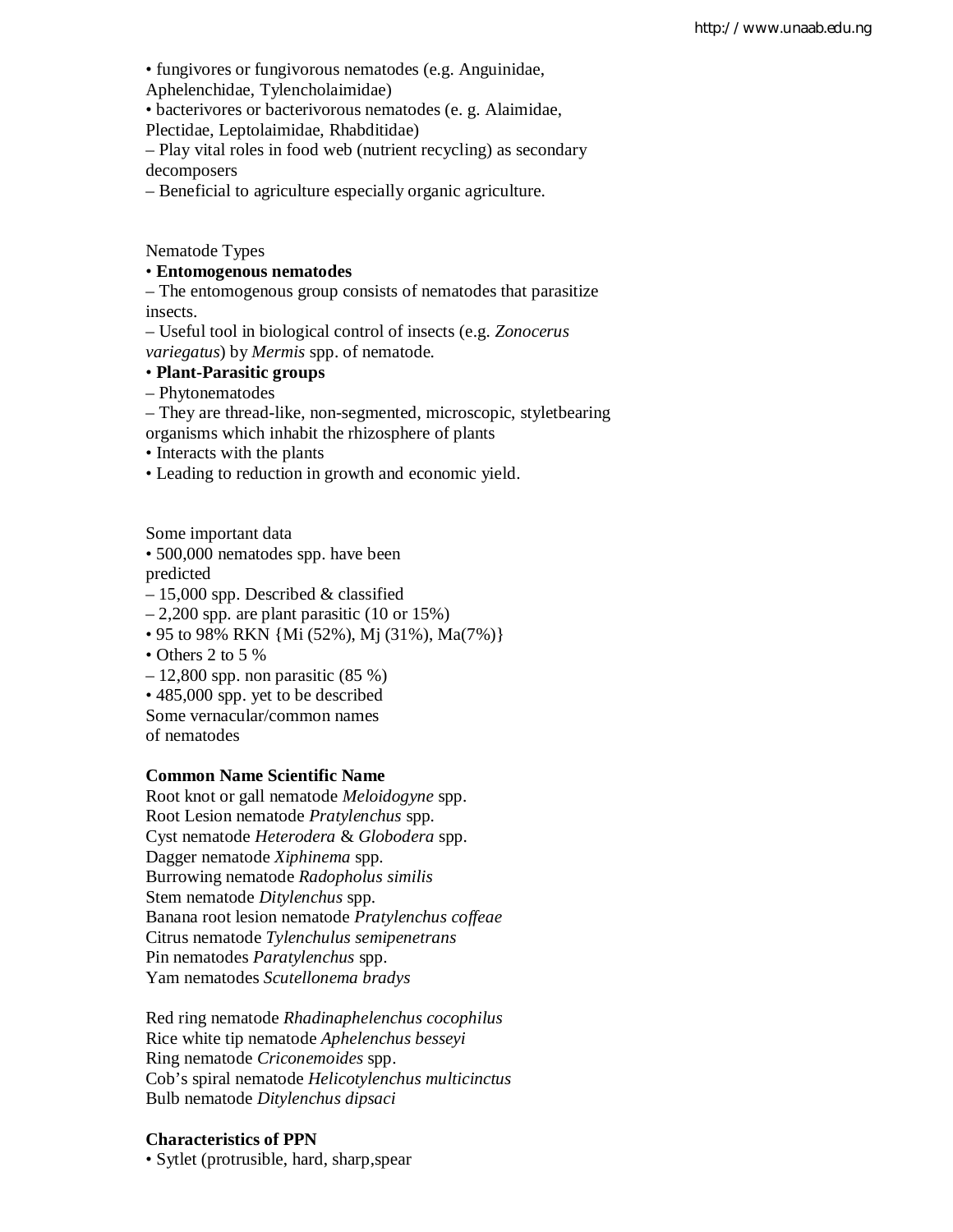shaped structure on the cephalic region)

- Function to:
- Rupture egg shell during hatching
- Puncture and penetrate plant cell during infection
- Suck cell content during feeding
- May or may not possess stylet knob
- Stomatostylet (Order:Tylenchida)
- Odontostylet (Order: Dorylaimida)

## Characteristics of PPN

• **Morphology and anatomy** (external and internal

structures)

– Size 0.25 to 0.30mm long and 0.05mm wide

- Mostly cylindrical in shape, tapering at the two ends
- Usually filiform but female in some loose worm shape

Egs. *Meloidogyne*, *Heterodera,Globodera*

- \_ Complex organisational structure like higher animals
- Feeding and digestive organs
- Reproductive organs, sexes separate
- Circulatory system
- Excretory system

• No respiratory organs because exchange of gases is directly from the atmosphere

## • **Morphology and anatomy (Cont'd)**

- Body plan is simple
- Triploblastic (three layered skin)
- Cuticle (moults 4 times as the nematode grows)
- Colourless and transparent
- Annulated
- Smooth
- Serpentine movement
- Hollow body (Pseudocoelumate)
- Tube within tubes
- Alimentary canal runs from stylet to anus
- Oesophagus (Pharynx) links stylet with intestine
- for food movement

## • **Morphology and anatomy (Cont'd)**

- Sex organs (gonads) are also & threadlike
- Female gonad
- Ovary (Eggs develop from germ cell in the ovary)
- uterus (Fertilisation of eggs take place here)
- vulva (vagina) (Copulation)
- Male gonad
- Testes (Sperms are produced here)
- Spicule (sperms are deposited via spicule into the vagina via vulva)
- **Morphology and anatomy (Cont'd)**
- **Life cycle and reproduction**
- Six stages (egg, J1, J2, J3, J4, Adult)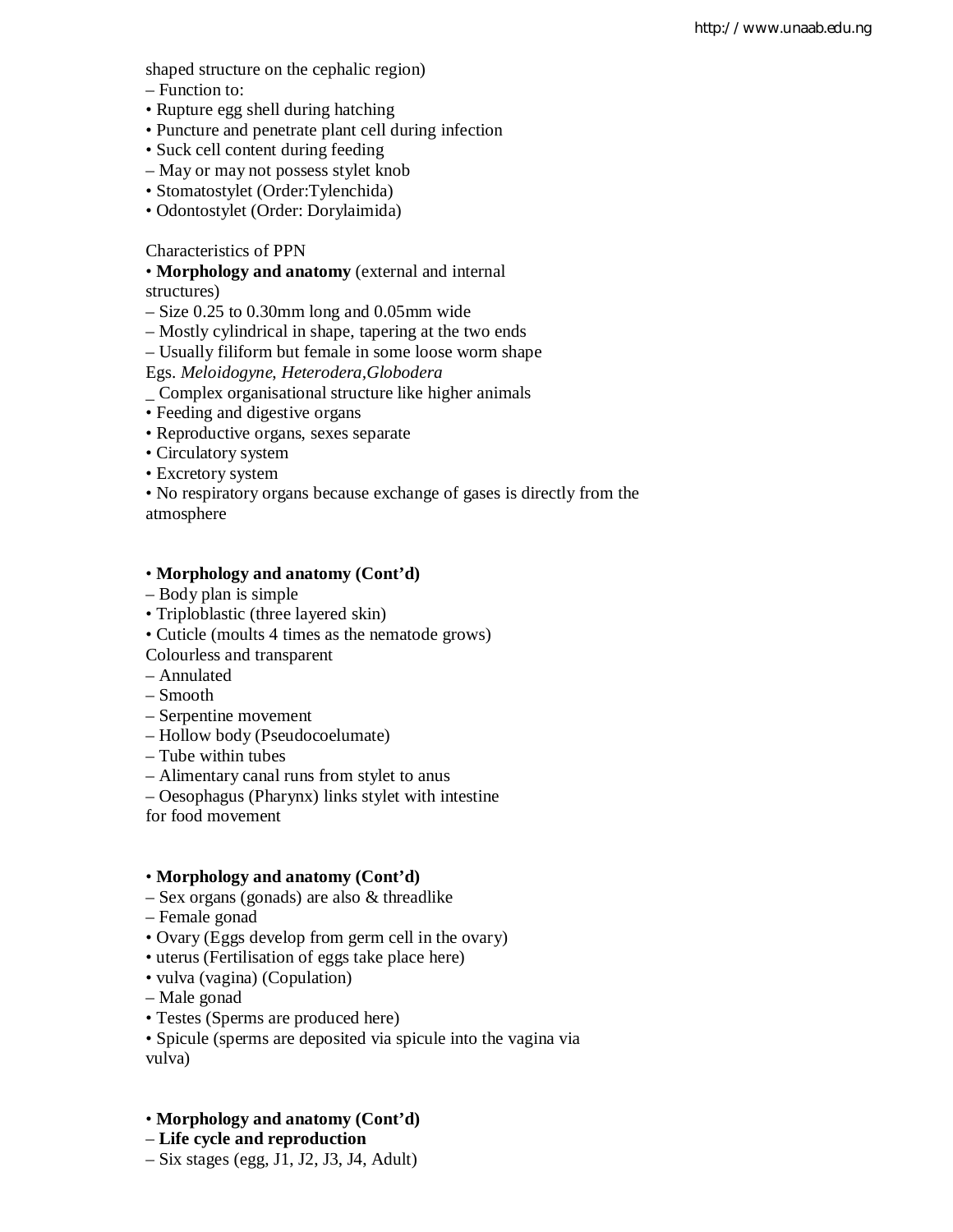– Moults (4 times)

– Egg production potentials 250 to 25,000/generation or

cycle

- A cycle is 28 to 30 days in tropics
- Polycyclic nematode diseases of plants
- Reproduction is by:
- amphimixis (male + female) the most common
- Parthenogenesis (male not involved)
- Hermaphrodism (both sexes present in an individual)

## **Classification of plant parasitic nematodes**

- Why classify?
- Knowing each nematode enhances the
- understanding of its biology and control
- Approaches in classification are changing
- Integration of morphology and molecular

approaches (DNA sequencing)

• Taxonomy = Science of classification

What is Classification?

• Theory and practice by which kinds of nematodes are delimited to avoid chaotic accumulation of species (the basic entity)

- Principles of classification
- Morphology
- Anatomy
- Physiology
- Ecology
- Genetics
- Biogeography

Classification system

- De Ley (2002) Developed new classification
- system based on:
- Molecular Biology
- Morphological analysis
- Pictorial and non pictorial identification keys
- The key uses all kinds of characters
- Taxonomic characters (stylet etc)

Classification and Identification

• Classification = Ordering of nematodes into groups on

the basis of their relationship

• Identification = the assignment of unidentified

nematodes into the correct taxon once classification has been established

– Micro taxonomy (fewer characters are used)

– Macro taxonomy (many characters are involved) Example:

• Kingdom: Animalia

- Phylum: Nematoda
- Order: Tylenchida
- Family: *Meloidogynideae*
- » Genus: *Meloidogyne*
- » Species: *Meloidogyne incognita*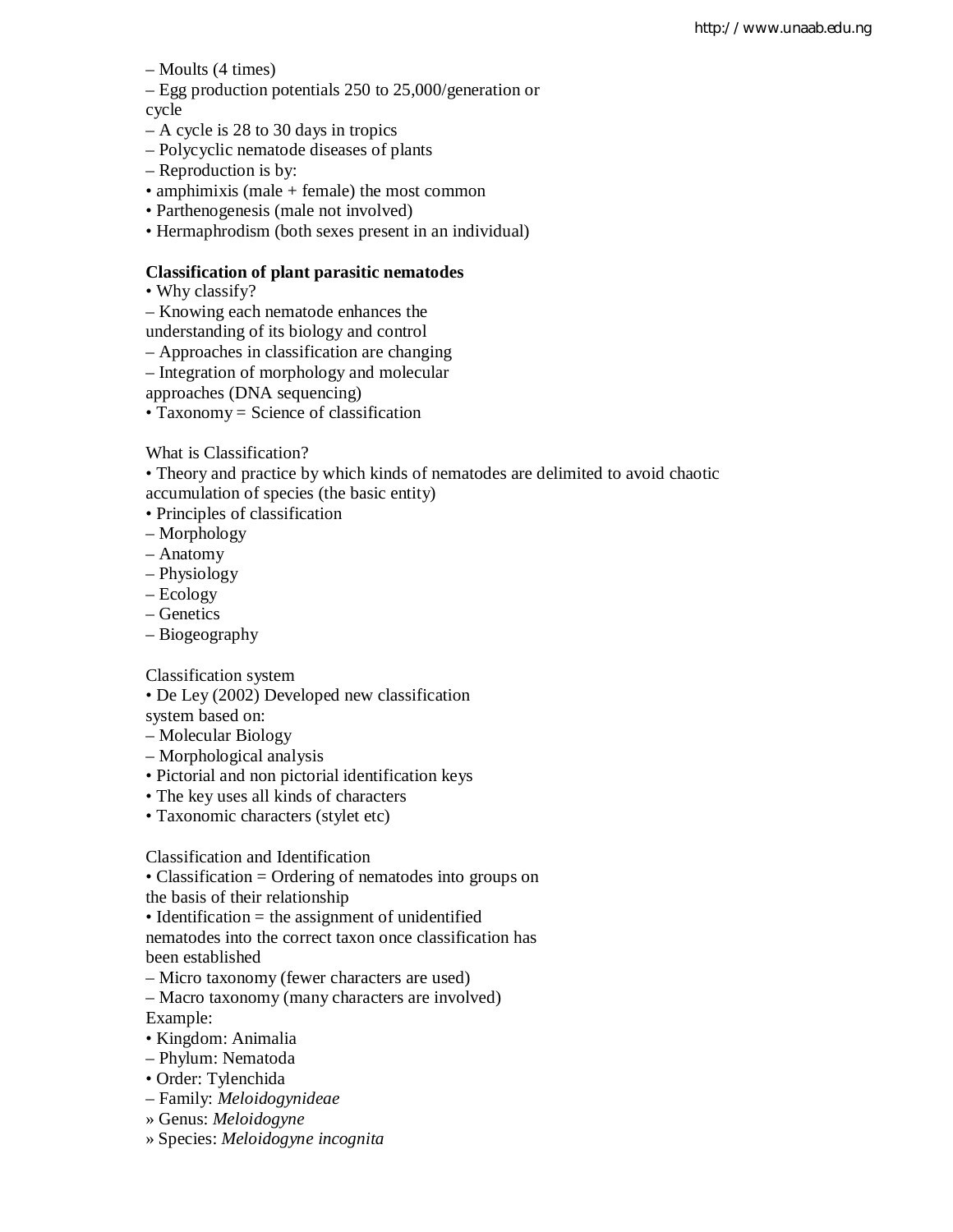#### **Host reaction to nematodes/factors**

- **Nematode crop interactions**
- Resistant
- Tolerant
- Susceptible
- Hypersusceptible
- **Environmental factors**
- Temperature
- Soil
- Microbes
- **Host nutrition**

## **Nematode-plant interactions**

## • **Crop damage by nematodes**

– Physical injury

– Enzymatic/Physiological/Chemical Changes

## **GENERAL NEMATODE DISEASE SYMPTOMS**

- Above ground.
- **Chlorosis (depigmentation i.e yelowing of foliage)**

- **Necrosis (complete drying & death of plant cell/tissue)**

- **Stunting (reduction in growth due to shortened internodes)**

- **Patchiness (crop failures, staggered growth)**

- **Inter-veinal chlorosis (strpping of green tissues between veins which turns yellow while the veins remain greenish)**

### **GENERAL NEMATODE DISEASE SYMPTOMS**

- Above ground.
- **Snapping**
- **Toppling**

- **Dieback – progressive necrosis of branch terminals particularly of trees and other plants** - **Sudden death**

## **GENERAL NEMATODE DISEASE SYMPTOMS**

• Below ground.

- **Root knot – pronounced localised swelling of root tissue resulting from hypertrophy and hyperplasia incited by nematode feeding activities.**

- **Lesion – an injury, wound, or morbid change in plant structure ( a localised spot of infected tissue)**

- **Necrosis – Death of cells surrounded by living tissue, especially en mass.**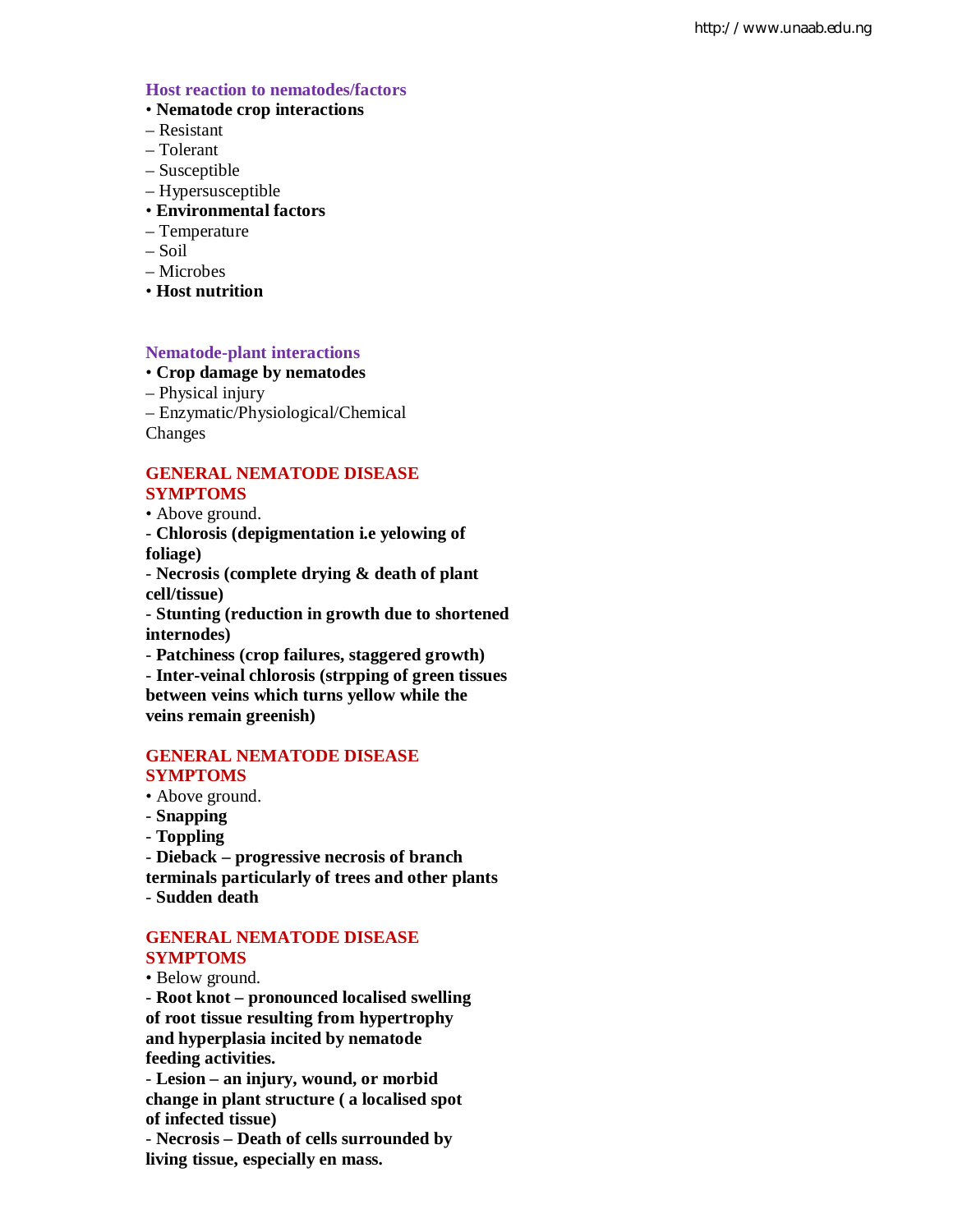## **Nematode-plant interactions**

- **Crop loss**
- Economic threshold level
- Crop loss assessment
- Direct (Experimentation & surveys)
- Indirect (Literature review, expert testimony)

Important nematodes of crops

- **Nematode basis**
- **Crop basis**
- **Legumes** eg. Cowpea, Soybean, Groundnut,

(Protein)

- Soybean (40%) } RKN disease caused by *Meloidogyne* spp.
- Cowpea (25%)
- **Tuber Crops** (CHO) Yam, cassava, sweet potato,

carrot

- Dry rot of yam caused by *Scutellonema bradys*
- RKN disease caused by Mi
- Root lesion disease caused by *Pratylenchus* spp.

Important nematodes of crops

## – **Plantation crops**

- Toppling disease of Plantain caused by *Radopholus similis*
- **Cereals**
- **Maize**
- Root lesion disease of Maize caused by *Pratylenchus safeansi*
- RKN disease caused by Mi
- **Rice**
- White tip disease caused by *Aphelenchoides besseyi*
- RKN disease caused by Mi

#### Important nematodes of crops

- **Cocoa**
- RKN disease caused by Meloidogyne incognita
- Die back caused by Mi (progressive necrosis of branches while the trunk is alive)

• Sudden death caused by Mi (Green leaves turn yellow, brown and finally dry up but remain hanging even after the death of the plant)

## **NEMATODE POPULATION AND DISEASEMANAGEMENT**

Principles of nematode management

• **Avoidance -** Avoidance of the pest/pathogeninvolves selection of geographical areas with low/zero initial inoculum (pl. inocula)

• **Eradication -** deals with elimination of

pest/pathogen from the crop or the area after

establishment

- **Exclusion -** is a principle aimed at preventing the spread of pest/disease
- **Protection - i**s aimed at killing the pest/pathogen before it invade the crop
- **Resistance -** is genetic or innate ability to prevent, reduce or tolerate pest/disease organism
- **Therapy/treatment** application of treatment to diseased plants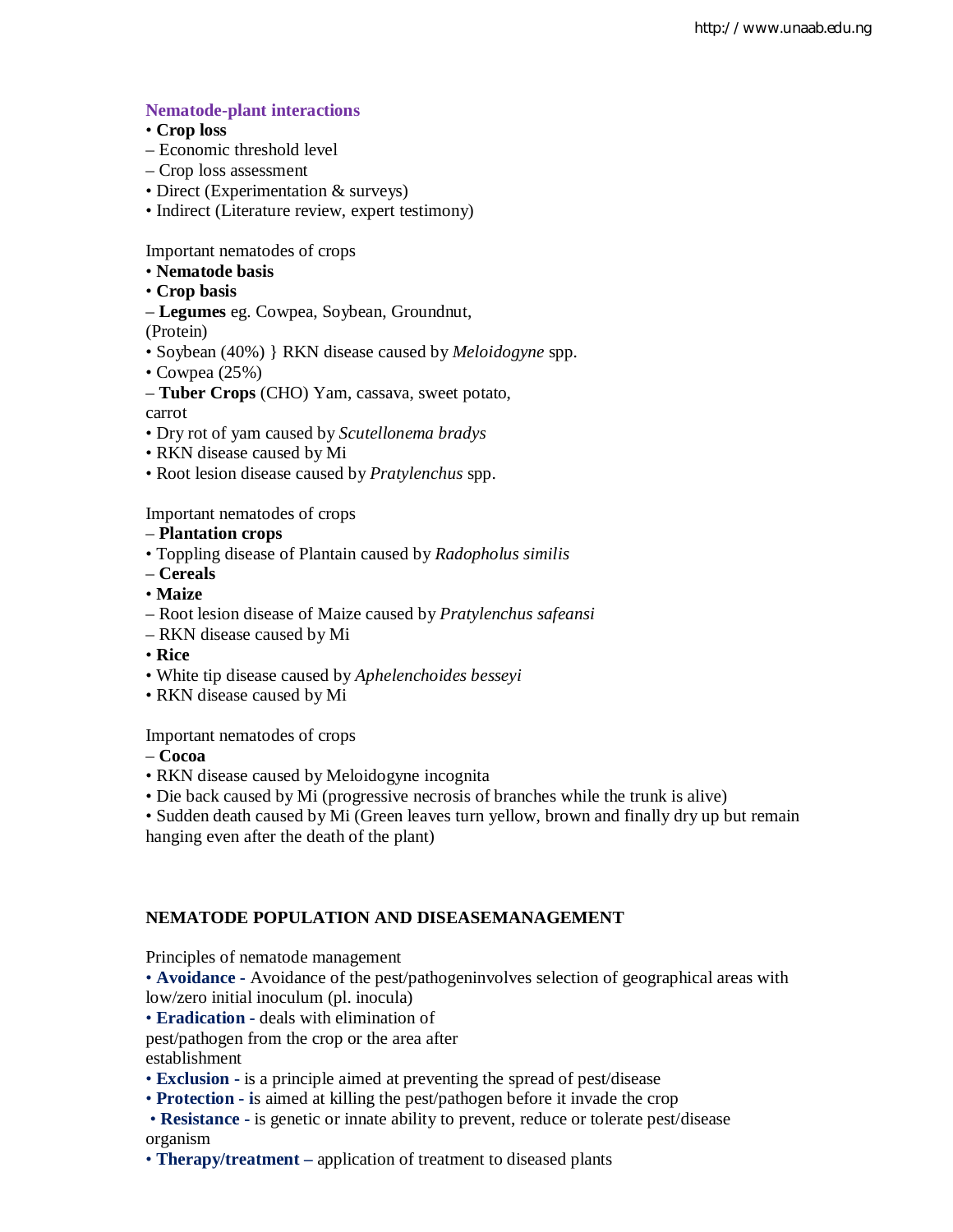Methods of nematode management

- Cultural
- Physical
- Chemical
- Biological
- Host-Plant resistance
- Integrated nematode management
- Organic protection system, and
- Biotechnology
- Cultural Method

• Any agronomic practice adopted consciously or unconsciously by farmers to improve crop yields. Although, its effectiveness on nematodes may be difficult to verify, there are evidence that cultural practices can also achieve good crop protection against nematodes. Examples include:

1. **Nematode-free planting materials**. Infested or infected seeds and plant materials, such as tubers, rootstocks, cutting and grafts, can infect an entire crop. Using healthy and clean seeds or

planting materials is the best starting point in nematode management.

**2. Selection of good site** (reasonably free of inoculum) is a good strategy of nematode management

3. **Ploughing the fields and burning stubble.** This method produces good seedbeds or plant beds. Turning the soil exposes nematode larva and eggs

4. **Planting susceptible trap crops.** Trap crops such as celosia can encourage penetration of nematodes but must be destroyed before the adults emerge in order to avoid egg laying.

5**. Intercropping.** The planting of different crops or varieties within the same area diversifies the

available habitat and may inhibit the expansion of nematode **especially if resistant varieties are**

## **included.**

**6.Crop rotation**. Varying the annual crop in the same field from year to year interrupts the specific relationship between nematodes and host plants and can prevent the spread the target nematode. For example: (i) cereals can be alternated with beans or groundnuts, sweet potatoes with cotton and cassava. (ii) Another example of crop rotation is growing maize or sorghum for one or two seasons and planting vegetables or a root crop in the third season.

**NB:** Crop rotation can be an effective measure against nematodes if the rotation cycle is sufficiently long and **resistant host is included**

7. **Plant nutrition-** Well-balanced fertilizer application results in healthy plants. Organic fertilizer, which improves the physical and microbial properties of soils, is better than inorganic fertilizers.

8. **Farm/Tool sanitation/hygiene**. Sanitation in storage areas, farmyards and fields is also a principal means of preventing nemaodes. They aim at reducing initial inocula.

## Physical/Mechanical Method

**1. Roguing:** Some nematode infected plants can be physically collected and then destroyed in areas where labour is cheap.

**2. The use of mechanical implements** for weeding is growing. Removal of weed removes some important alternate host hence protect high-value or small-area crops from nematode pests.

**3. Physical barriers –** screenhouse benches, concreted floors and /or raised platforms

4. **Flooding** is an effective way of reducing nematode population in lowland rice field.

## Chemical Method

• Synthetic nematicides are routinely used to control nematodes